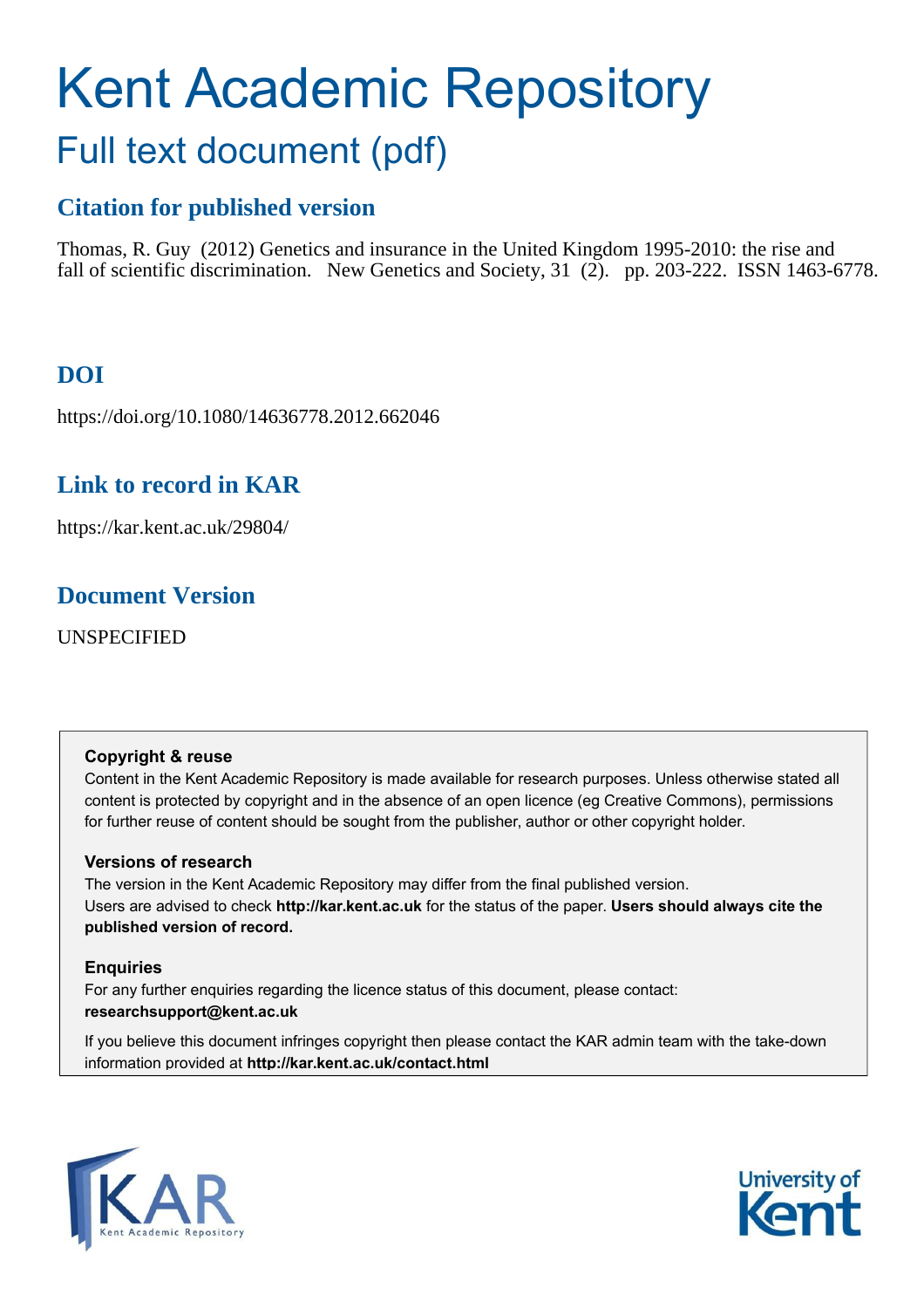## Genetics and insurance in the United Kingdom 1995–2010: the rise and fall of "scientific" discrimination

R.G. Thomas<sup>∗</sup>

School of Mathematics, Statistics & Actuarial Science, University of Kent, Canterbury CT2 7NF, UK

Around the millennium there was extensive debate in the United Kingdom about the possible use of predictive genetic tests by insurance companies. Many insurance experts, geneticists, and public policymakers appeared to believe that genetic test results would soon become widely used by the insurance industry. This expectation has not been borne out. This article outlines the history of exaggerated perceptions of the significance of genetic test results to insurance, with particular reference to the United Kingdom, suggesting reasons why they arose and also why they have declined. The article concludes with some speculation about how policy on genetics and insurance might develop in future.

Keywords: genetics; insurance; discrimination; adverse selection; loss coverage; moral panic

#### Introduction

In the years around the millennium there was extensive discussion in many countries of the possible use of predictive genetic tests by insurance companies. Table 1 shows the annual number of mentions of the phrase "genetics and insurance" in English language news items in one online database. It can be seen that the peak in comment around the millennium has now greatly receded.

The decline in comment reflects a consensus in many countries around legislative or quasi-legislative initiatives which have restricted the ability of insurers to ask questions about any predictive genetic tests prospective customers may have taken. In the United Kingdom, a ban on the use of genetic tests in insurance has been extended to 2017, subject to review in 2014. The Genetics and Insurance Committee (GAIC), established by the UK government in 1999 to approve the use of genetic tests in insurance, approved one test in 2000; but thereafter insurers made no further applications for approval of tests, with the result that GAIC became inactive, and was formally disbanded in 2009. Laws restricting the ability of insurers to use genetic tests have also been enacted in many European countries,

<sup>∗</sup>Email: R.G.Thomas@kent.ac.uk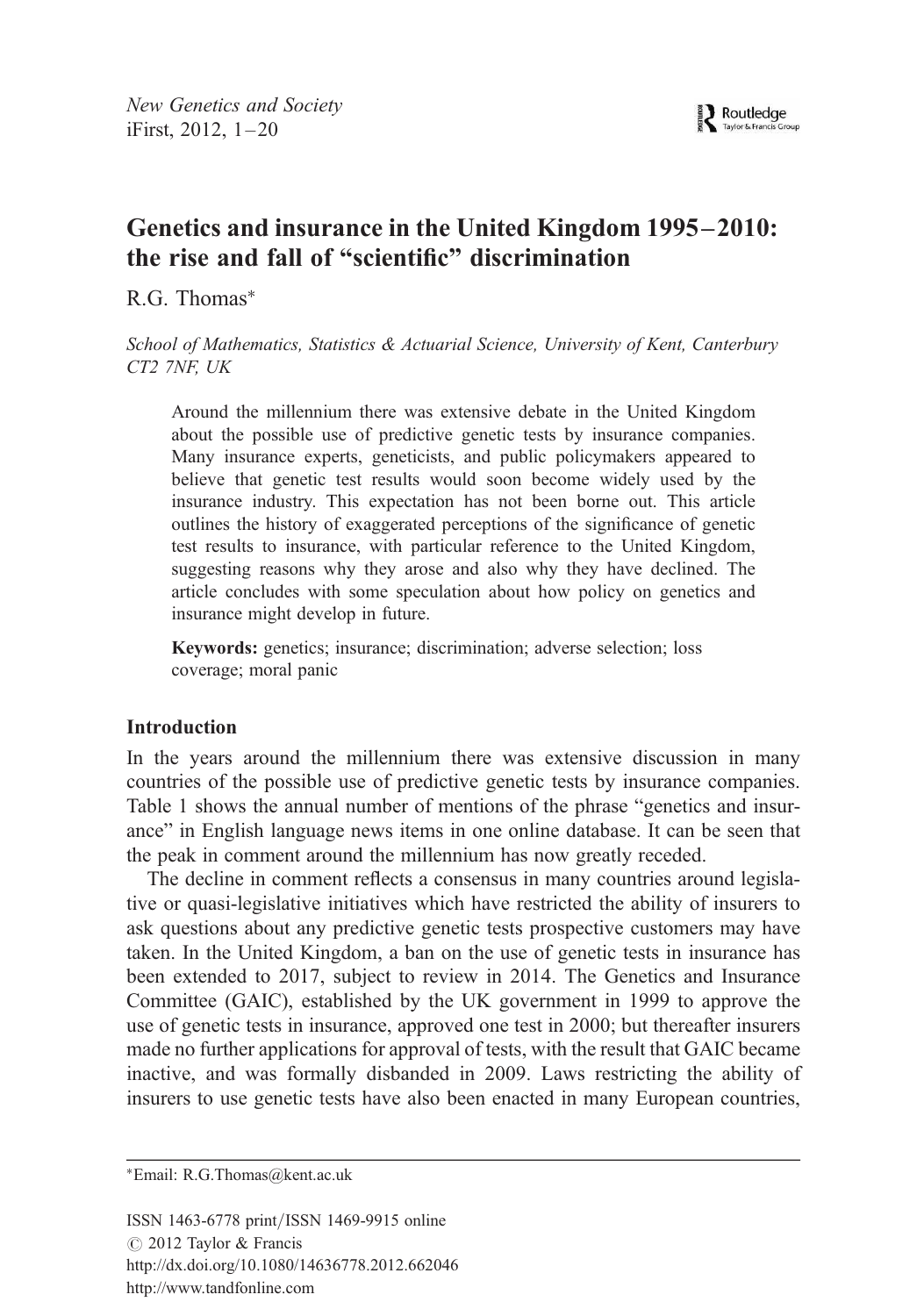| Year | Number of mentions | Year | Number of mentions |  |
|------|--------------------|------|--------------------|--|
| 1997 | 14                 | 2004 | 18                 |  |
| 1998 | 11                 | 2005 | 28                 |  |
| 1999 | 42                 | 2006 | 37                 |  |
| 2000 | 114                | 2007 | 29                 |  |
| 2001 | 140                | 2008 | 15                 |  |
| 2002 | 21                 | 2009 | 8                  |  |
| 2003 | 54                 | 2010 | $17(*)$            |  |

Table 1. Occurrences of "genetics and insurance" in English language news items worldwide, by year.

Source: Nexis UK proprietary database [accessed 18 June 2011].

Notes: (<sup>∗</sup> ) All 17 mentions in 2010 arise from one news event: the mistaken inclusion of the Genetics and Insurance Committee (GAIC) in a list of quangos recommended for disbandment. GAIC had in fact already been disbanded in 2009. Apart from this, the database shows no press comment on genetics and insurance in 2010.

including Austria, Belgium, Denmark, France, Norway, Sweden, and the Netherlands. The claims by many insurance experts and public policymakers around the millennium that genetic test results would soon become widely used in insurance can now be seen by all as exaggerated or misconceived. This article examines the history of this misconception, with particular reference to the United Kingdom, suggesting reasons why it arose and also why it has declined.

Several previous authors in this journal have examined insurers' and policymakers' responses to the issue of genetics and insurance. Van Hoyweghen *et al.* (2005) characterize insurers' response as passing through three phases: first treating the issue as a public relations problem; then an appeal to science as a bulwark against regulation; and finally an acceptance that science did not provide robust justification for insurers' ideological preference for implementing any technically feasible discrimination, and that politically negotiated solutions between that preference and wider social preferences were unavoidable. Van Hoyweghen and Horstman (2009) record the efforts of global reinsurers to develop an evidence base to provide better justifications for recommendations in the rating manuals which they provide to direct insurers. The survey of Joly *et al.* (2010) of regulatory policy on genetics and insurance in 47 countries emphasizes the role of contextual factors in each country in influencing policy, in particular legal traditions, the social role of insurance, and the interplay between private and public healthcare systems. Liukko (2010) describes the distinctive terms of public debate in Finland, where the focus is primarily on ensuring the privacy of genetic test results, rather than their potential effects on social solidarity.

The rest of this article is structured as follows. The next section gives a brief history of public policy towards genetics and insurance in the UK. The article then gives a critique of the actuarial ideology which led to the use of genetic tests by insurers being promoted by policymakers around the millennium. The article then considers why this ideology attracted much support from policymakers despite its flaws, and then why it has more recently lost some of its earlier salience.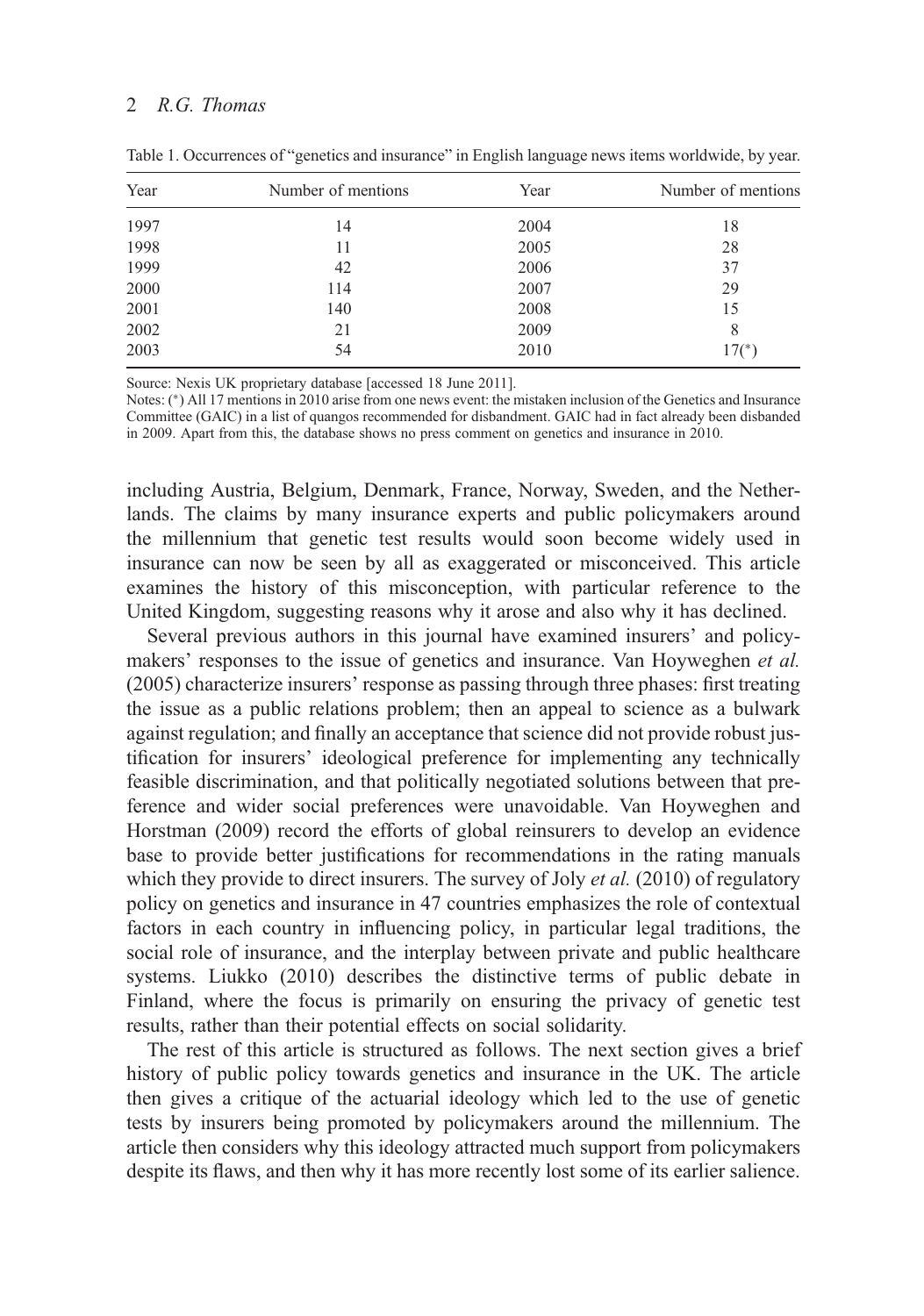The final section speculates on the possible course of future public policy on genetics and insurance.

#### History of public policy towards genetics and insurance in the UK

A convenient starting date for a history is 1995, the year in which the UK Parliament Science and Technology Select Committee published a report Human genetics: the science and its consequences (Select Committee, 1995) which represented the first substantial attention given to the matter by legislators. The report made dramatic predictions of the effect which genetic information would soon have in the insurance industry:

Many of our witnesses were very concerned that the availability of genetic information might have profound effects on the insurer as well as the insured. (paragraph 235)

Dr Barr told us: "My experience as someone who studies the economics of insurance is to say that if the effectiveness of genetic testing spreads as widely as we are told, then that will have very major implications for insurance very quickly." (paragraph 237)

... the great majority of our witnesses, including those with expertise in genetics, think that such information could have major implications for the industry in a relatively short time. (paragraph 247)

The Select Committee recommended that the insurance industry be given one year to produce proposals for dealing with genetic tests which were acceptable to Parliament, and that if it did not do so, the government should legislate.

The government rejected this recommendation and instead formed another committee, the Human Genetics Advisory Commission (HGAC) and asked it to make recommendations. In December 1997 the HGAC recommended a two-year moratorium on the use of tests by insurers (HGAC 1997).

The government again rejected this recommendation, and instead in April 1999 established a Genetics and Insurance Committee (GAIC) to approve the use of specific genetic tests in insurance. The terms of reference of GAIC were developed by consultation with the insurance industry; its rationale was essentially to approve tests if they might be of any commercial value to insurers, subject to insurers demonstrating the clinical and actuarial relevance of particular tests. GAIC was not asked to consider any wider implications of genetic discrimination for social policy or public health. The expectation of government and insurers appears to have been that with these terms of reference, several tests would quickly be approved, and genetic discrimination normalized.

In practice the GAIC project soon faltered, largely because evidence for actuarial relevance could not be produced to a standard which would withstand any critical scrutiny. GAIC gave one approval in November 2000, for the use of a test for Huntington's disease in relation to life insurance, but this approval attracted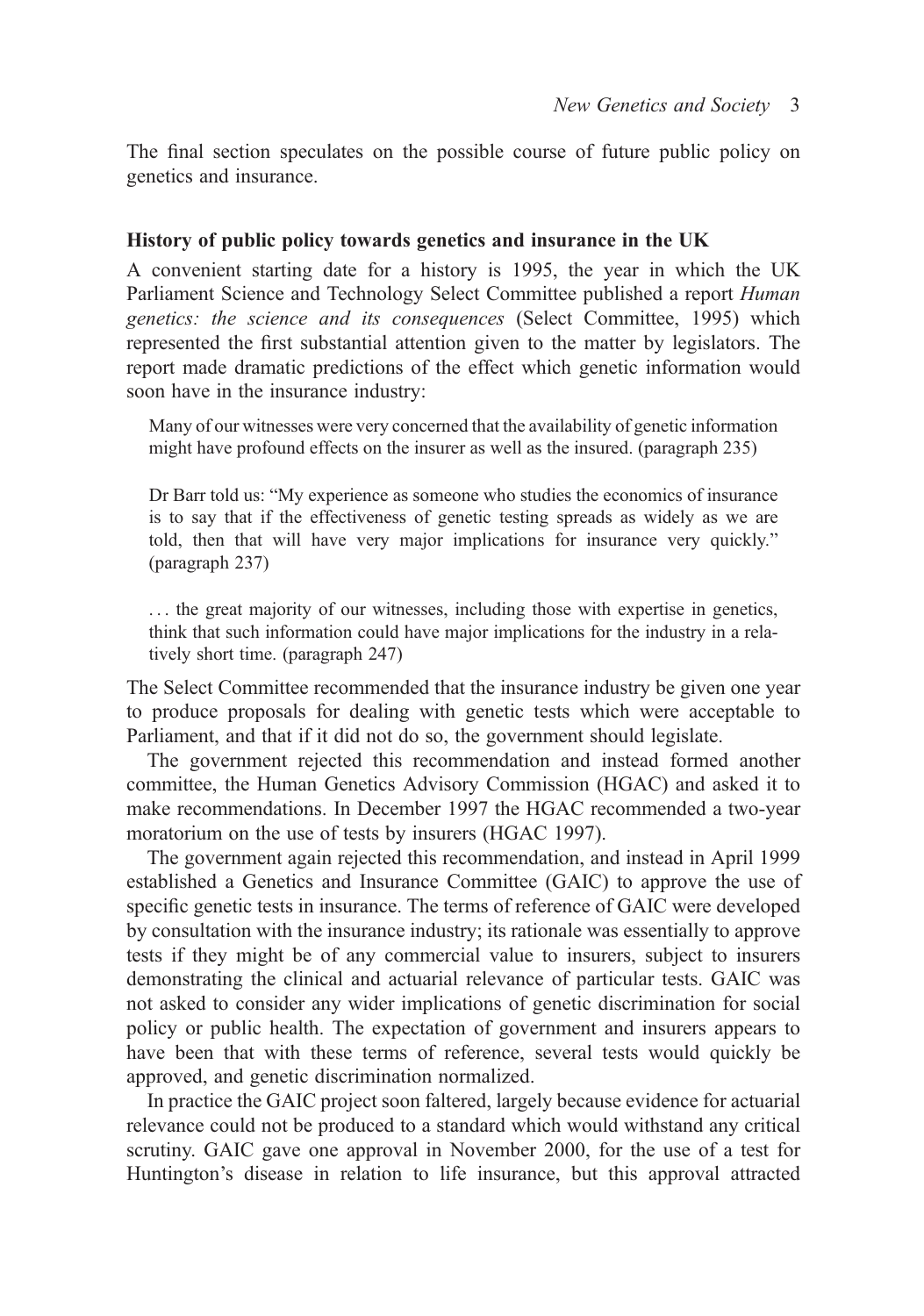much critical commentary about the standard of evidence. Minutes of a subsequent meeting of GAIC itself acknowledged the strength of this criticism:

The quality of actuarial evidence produced for the first application [the test for Huntington's disease, approved by GAIC] continued to cause concern ... It was recognised that there is a lack of good quality, peer-reviewed actuarial evidence relevant to genetic disorders and to GAIC.<sup>1</sup>

Meanwhile, representatives of insurers, giving evidence in early 2001 at another parliamentary enquiry by the Science and Technology Select Committee, stated that they were already using genetic tests without approval from GAIC, in defiance of what the government understood had been agreed when the GAIC was established. This defiance was strongly criticized in the Select Committee's report (Select Committee 2001). Separately on 1 May 2001 the Human Genetics Commission, which had been established by the government to consider wider (non-insurance) implications of advances in genetic knowledge, issued a statement calling for legislation to restrict the use of genetic tests by insurers, and claiming that: "The existing system of self-regulation has failed."<sup>2</sup>

The government rejected this call for legislation. However faced with an increasing likelihood of eventual legislation, in October 2001 insurers agreed with the government a voluntary ban on the use of genetic test results in setting insurance premiums, unless the tests had been approved by the GAIC. For tests approved by GAIC, an insurer could use test results only for large policies providing cover above a threshold (a capital sum of £500,000 for one person, in the case of life insurance, or £30,000 per annum for insurance which paid out as an income). The Association of British Insurers stated that around 97% of new policies fell below these limits. This ban was initially to last until 2006, but it was repeatedly extended, most recently (in April 2011) for six years until 2017.

New criteria for approval of tests were promulgated by GAIC in 2002, in more detail than before, but still within the same broad paradigm: GAIC would approve any tests which were commercially useful to insurers and for which clinical and actuarial relevance could be demonstrated, with no consideration of any wider social or public health implications. Applications for approval of three further tests – for Alzheimer's disease, breast cancer, and ovarian cancer – had been submitted by insurers as early as December 2000. But GAIC never gave a decision on these applications, and the Association of British Insurers eventually withdrew them. Over the next few years, minutes of meetings of GAIC repeatedly noted the stated intentions of the insurers to re-submit the applications. However, no applications were in fact re-submitted by insurers. GAIC therefore had little work to do, and was eventually disbanded in 2009. The policy outcome by 2011  $-$  a voluntary ban on the use of genetic tests until at least  $2017 -$  was quite incongruent with the strong enthusiasm of insurers and the UK government in the late 1990s to promote the use of genetic tests.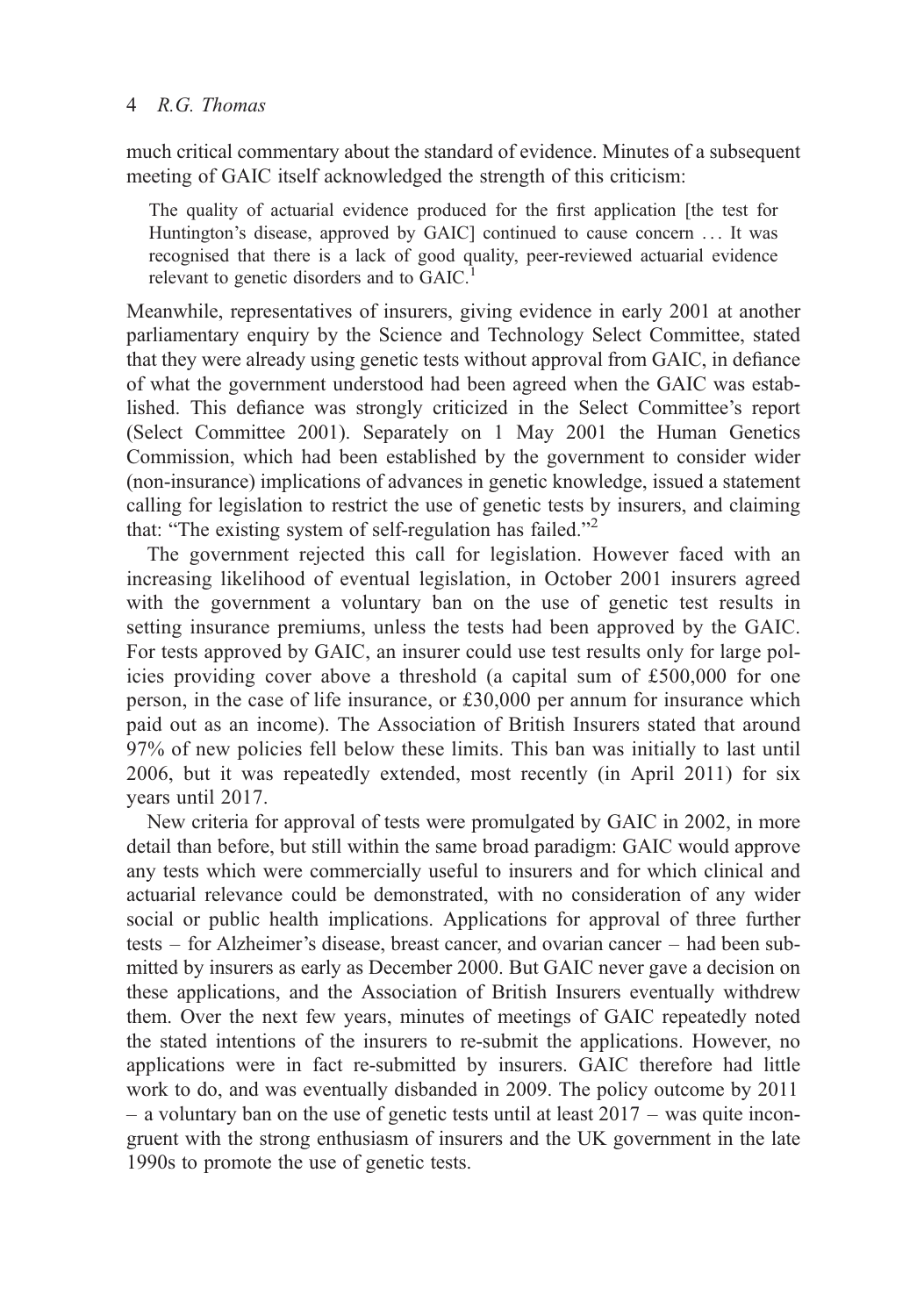In my view it was already obvious in the late 1990s that for the foreseeable future, access to genetic test results would not be essential to insurers. There were two ways of appreciating this. First, mathematical investigations of the effect on insurance prices of ignoring genetic tests, even with the most pessimistic assumptions, suggested that costs would be very small relative to the variations which occur in insurance prices for many other reasons (e.g. Macdonald 1997, 2000). Second, by simple observation of the practice of insurance in different countries, one could see that successful insurance markets operated under a variety of conventions for risk classification. Some markets (such as life insurance in the UK) operate with very fine classification of risk; others (such as health insurance in Ireland) operate with almost no risk classification. Generally, the varying degrees of risk classification in different markets were not well explained by technical rationales; instead the differences appeared to be largely attributable to market culture and accidents of history.

To an informed observer who appreciated how financially insignificant genetics was likely to be to insurance companies, the rhetoric widely used around the millennium to advance genetic discrimination could seem disturbing. Claims that genetic test results would have a devastating effect on insurance were routinely made, and widely accepted by insurers, scientists, and policymakers as a justification for imposing new forms of discrimination against the unfortunate. These claims were closely analogous to the enthusiasm of many eminent scientists for eugenic discrimination in the first half of the twentieth century (Kevles 1985, Thomson 1998). The banal truth was that genetic test results were not likely to be of any great consequence in insurance for many years, and perhaps forever; but actuarial ideology obfuscated this reality for many years.

#### A critique of actuarial ideology

What is meant by "actuarial ideology" here? In relation to genetics and insurance, actuarial ideology around the millennium encompassed the following beliefs:

- (1) People with knowledge of their genetic predisposition to illness will seek to buy much larger amounts of life insurance than people without such predispositions ("adverse selection").
- (2) This adverse selection will have a large effect on insurance prices.
- (3) Adverse selection is always a negative effect, which should be deprecated, minimized or avoided as a matter of public policy.

This ideology is characterized as "actuarial" because in the author's judgment it summarizes the views of the overwhelming majority of actuaries around the time of the millennium. But the ideology was not unique to actuaries: it was also embraced by many geneticists, government ministers, and other opinion-formers and policymakers. Official public statements by representatives of the Actuarial Profession (e.g. Actuarial Profession 1999a, 2001) tended to qualify the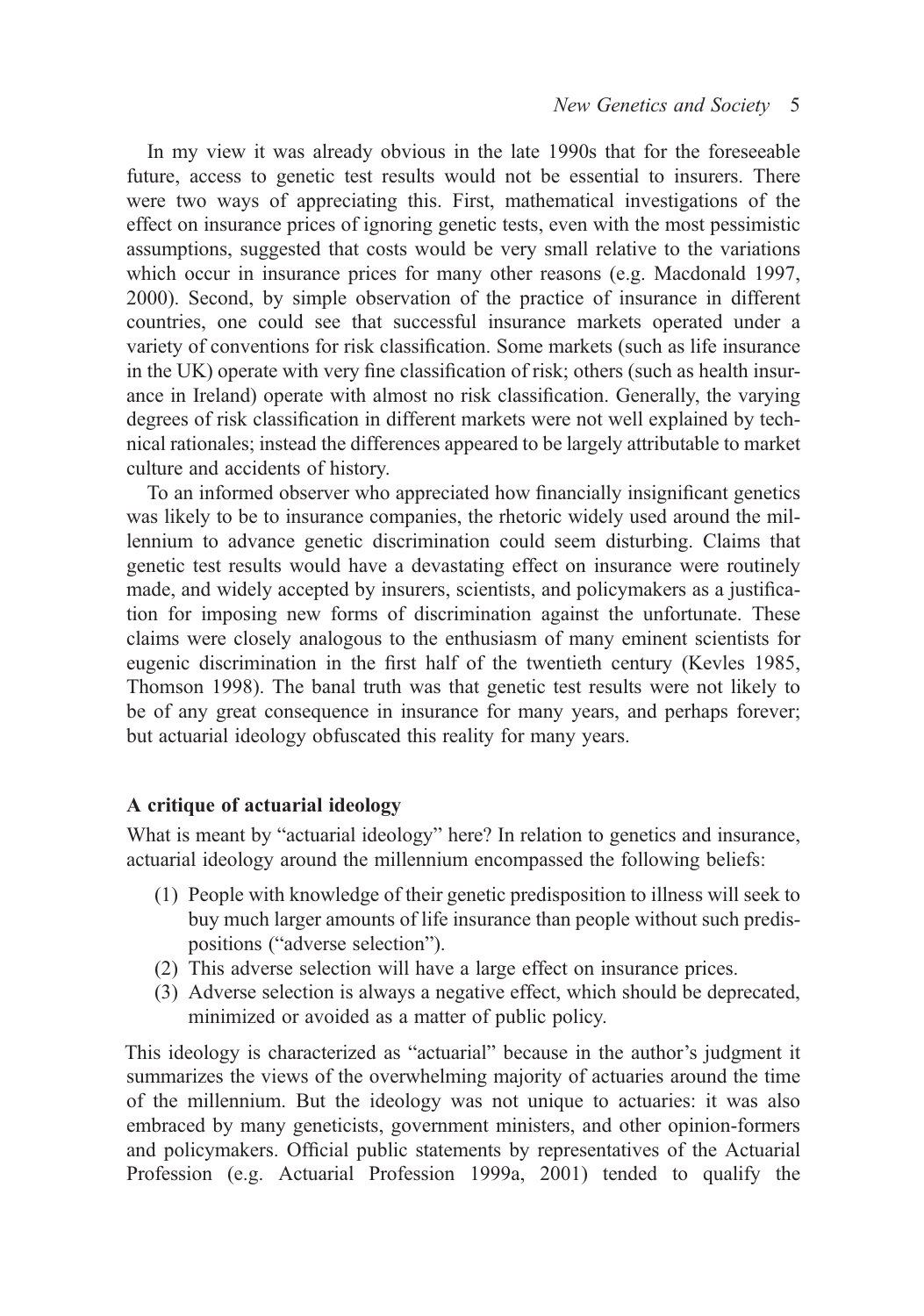uncompromising formulation of the ideology stated above, "softening" it with some references to ethical and social issues, probably because actuaries recognized that for public relations purposes it would be diplomatic to acknowledge such concerns. A very few actuaries publicly and unequivocally disagreed (e.g. Moultrie and Thomas 1997, Thomas 2001). But this was a minority view, and the view of most actuaries towards it in the late 1990s was succinctly expressed by one as follows:

In my view, only a fool or a rogue would disagree with this principle  $\dots$  I believe that, from a theoretical viewpoint and assuming that [life insurance] offices act responsibly, we are invariably right. This is not arrogance because, looked at objectively, anyone would have to concede the arguments. (Leigh 1996, p. 2; emphasis added)

In my view each of the elements (1) to (3) in the ideology above was misconceived or exaggerated. The following sections elaborate on these misconceptions.

#### Adverse selection: the fallacy of the one-shot gambler

Around the millennium it was often suggested that people with knowledge of genetic predisposition to illness would wish to buy large amounts of insurance. For example, a press release from the UK Actuarial Profession in July 1999 stated as follows:

Bans [on insurers using genetic test results] have already been imposed in some countries, such as Denmark, Netherlands, Norway and a number of states of the USA (eg California), leaving the way open for people with knowledge of their genetic condition to take advantage of insurance companies, thus pushing up the cost for everyone.<sup>3</sup>

The press release did not elaborate on what was meant by people "[taking] advantage of" insurance companies. However, the natural interpretation is that a person with private knowledge of their genetic status could benefit by buying large amounts of life insurance. This is the concept of over-insurance as an attractive investment. For many people, it has some intuitive plausibility. But more careful consideration, using realistic probabilities and premiums, suggests that in most realistic scenarios, over-insurance is probably not an attractive investment. This is for two reasons: (1) life insurance pays out only in the event of low-probability (in gambling terminology, long-odds) events; and (2) the life insurance purchaser is a "one-shot gambler" who can make their bet on these odds only once.

For example, suppose that an insurer offers me a term life insurance premium based on an assumed risk of dying of  $p = 2%$  over the term of an insurance policy (say the next 10 years), but I have taken a genetic test which privately tells me my real risk is three times the normal level, that is  $p^* = 6\%$ . If I "invest" in over-insurance, then my private knowledge means I pay a "favorable" price (2% rather than 6%). But despite the "favorable" price, on a one-shot gamble it is still overwhelmingly likely (94% likely, on the true probabilities) that I shall just forfeit the premium.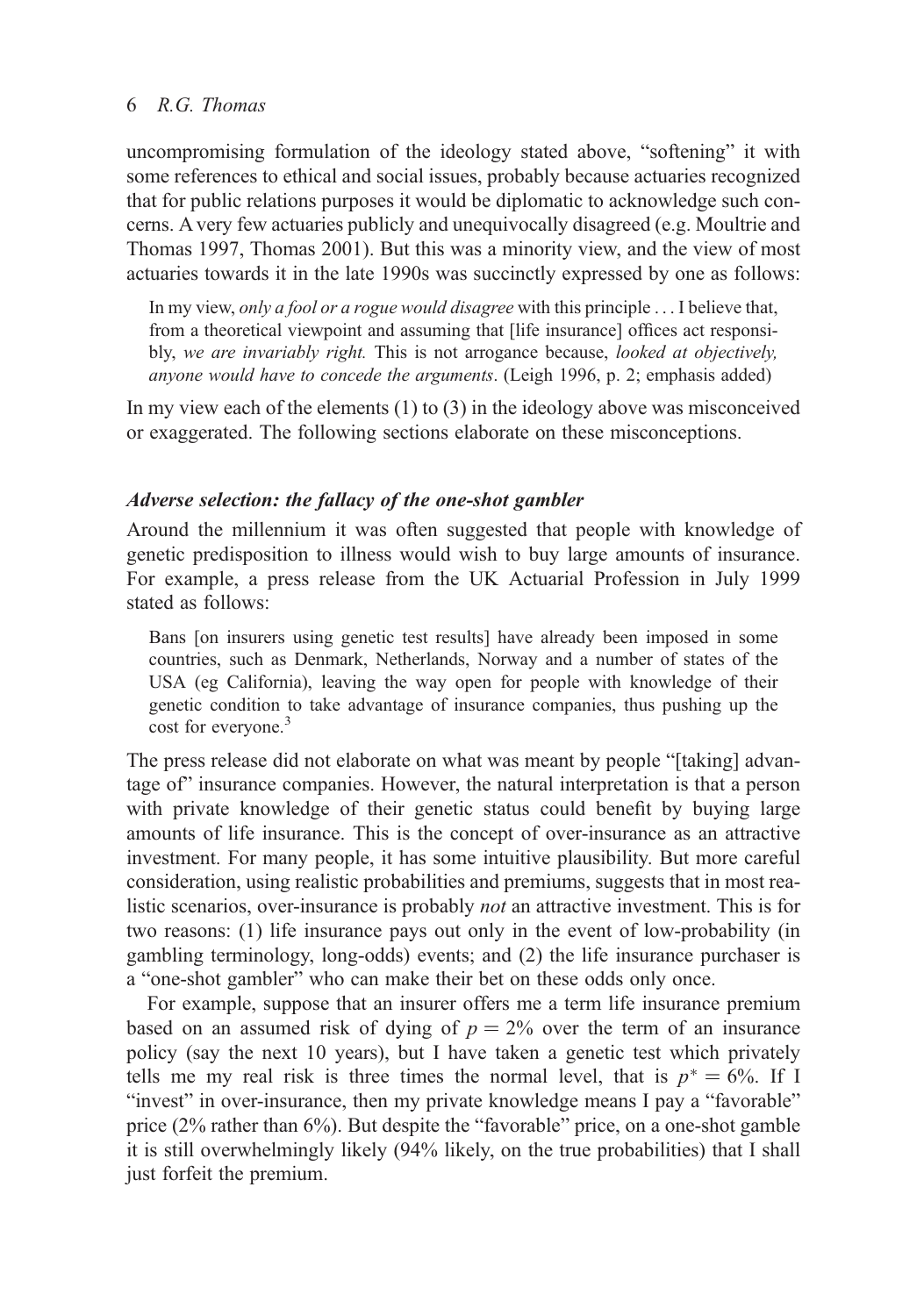This one-shot gamble against long odds seems to me a relatively unattractive proposition. It would remain unattractive for a wide range of plausible probabilities and premiums. It may be worth buying a "normal" level of insurance for the usual reasons, such as paying off a mortgage, or provision of adequate security for one's family in the unlikely and adverse scenario of early death. But the notion of overinsurance based on a private genetic test as an attractive investment generally does not make sense for realistic probabilities and premiums.

For over-insurance to be attractive as an investment, either (a) the gamble needs to be repeated across many independent trials, or (b) odds of a payout need to be relatively short. As an example of (a), if I could buy life insurance on 1000 independent lives on the terms above, then that portfolio of bets would be an attractive investment.<sup>4</sup> As an example of (b), if I privately know I already have a terminal illness from which I am 70% likely to die during the period of the insurance, then over-insurance on the terms above is probably attractive.<sup>5</sup> But neither of these scenarios corresponds well to a purchaser of life insurance with some private genetic knowledge, for whom the bet against the insurer is on long odds and can be made only once.

#### Adverse selection: a relatively small effect on insurance prices

Around the millennium the claim was frequently made that if insurers were not permitted to use genetic tests, this would lead to a very large rise in average insurance prices, or even the collapse of some insurance markets. For example in response to a consultation by the Human Genetics Commission, the Actuarial Profession commented as follows (emphasis added)<sup>6</sup>:

The insurability of long term care costs by insurers *may not be sustainable* unless either insurers are permitted to make use of some pre-existing genetic test results, or some much more extensive rating framework is adopted.

Contracts which offer benefits when the insured becomes ill (eg critical illness policies, income protection and long term care) are likely to be more specific to the issue of specific risk propensities and restriction on underwriting could prove very damaging to the public. *There could be a substantial reduction in consumer choice* through products becoming dearer or even the withdrawal of some types of product.

However these comments were generally not supported by the emerging results of actuarial simulations of insurance markets where genetic test results are known to customers, but unknown to insurers (e.g. Macdonald 1997, 2000, Viswanathan et al. 2007, Macdonald and Tapadar 2010, Macdonald and Yu 2011). The results of these simulations can be succinctly stated: to a first approximation, preventing insurers' access to genetic test results will probably lead to only a tiny increase in average insurance prices, seldom rising above 1%.

The increases of less than 1% just quoted are negligible compared to other variations in insurance prices between insurance companies in the prices which are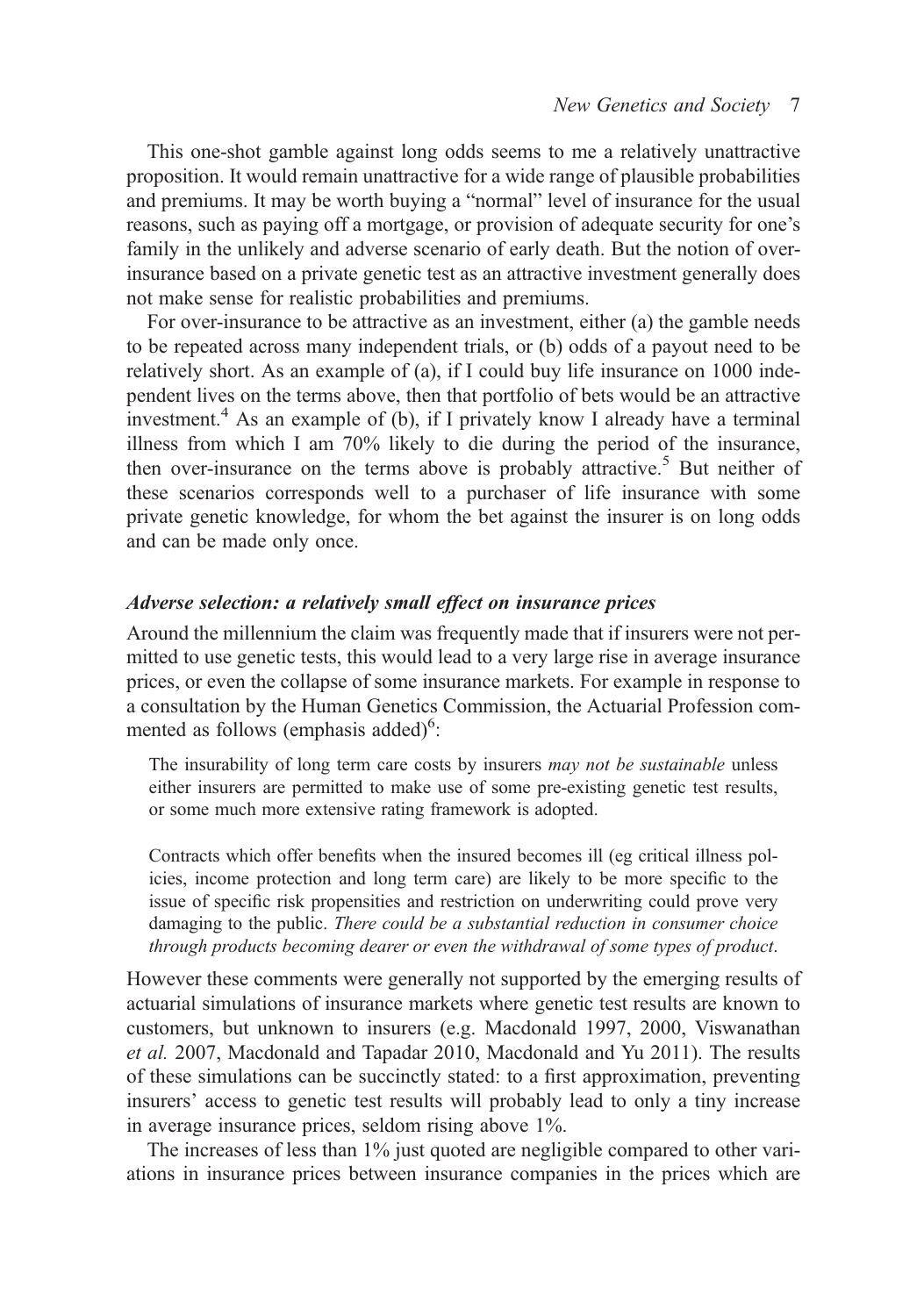quoted for any particular risk. For example, if a person obtains quotes from several UK life insurance companies, the best six quotes will typically differ by 20% or more.<sup>7</sup> Prices also tend to vary cyclically over time, not because of changes in risk assessment but because of changes in the level of competition in the market, for example when major reinsurers decide to enter or leave the market for a particular product. An index of prices for critical illness insurance in the UK fell around 25% between 1999 and 2002; then rose more than 50% in 2003 after two of the largest reinsurers withdrew from this market; and then gradually declined again from 2005 onwards.<sup>8</sup> In the context of these large cross-sectional and inter-temporal variations, insurers' access to genetic test results is unlikely to have the significance which has often been claimed.

#### Adverse selection: not necessarily adverse

The previous section highlighted that adverse selection attributable to genetic tests is likely to have only a small effect on average insurance prices. It is conceivable that this may one day change: genetics may eventually become more predictive, and adverse selection may start to have a larger effect. But even if this scenario materializes, it does not follow that the use of genetic tests by insurers would be necessary or even helpful from a public policy viewpoint. Insurers always frame adverse selection as a problem to be deprecated, avoided or minimized, and most policymakers seem to accept this without question. But a little thought shows that adverse selection may not be adverse from the viewpoint of society as a whole.

The usual argument made by insurers regarding adverse selection is as follows. Any restrictions on risk classification will tend to lead to more insurance bought by higher risks, and less insurance bought by lower risks, so that the price of insurance will rise; and as the number of higher risks is usually small relative to the number of lower risks, the overall numbers insured will fall. Insurers suggest, either explicitly or implicitly, that any adverse selection and any fall in numbers insured must be regarded as a bad outcome from a public policy viewpoint. But this argument rests on a mis-measure of the benefit of insurance to the population as a whole. A fall in the number of people insured can be consistent with a higher number of losses compensated by insurance, if more of the "right" people (those likely to suffer loss) buy insurance. From a public policy perspective, a degree of so-called "adverse" selection in insurance can often be beneficial.

This insight can be illustrated by a simple numerical example. Suppose that in a population of 1000, 16 people die every year. Suppose everyone takes a genetic test, with the result that 200 people know they have a risk of dying four times higher than the other 800 people. Assume that everyone can buy either one unit of life insurance or none (this simplifies the presentation, but it is not necessary). If test results are disclosed, insurers will charge different prices to standard and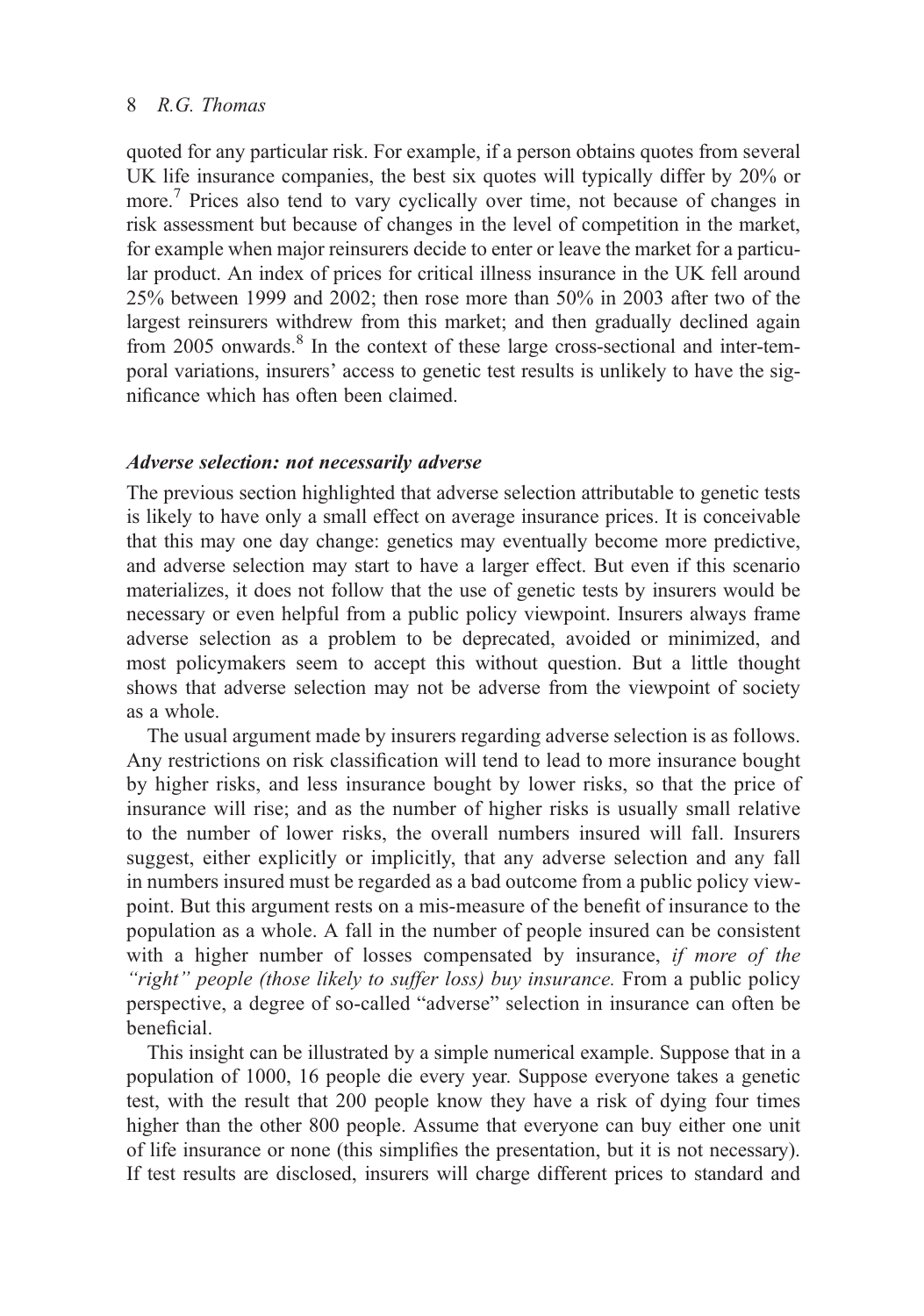Table 2. Insurers use genetic test results: no adverse selection.

| Standard risk | High risk |
|---------------|-----------|
| 800           | 200       |
| 1/100         | 4/100     |
| 1/100         | 4/100     |
| 400           | 100       |
| 4             |           |
| 50%           |           |
|               |           |

high risks. Suppose that under these conditions, exactly half of each group buys insurance. Table 2 shows the outcome: 8 of the 16 deaths in the whole population are compensated by insurance. This 50% "loss coverage" is an index of the social benefit of insurance to the population as a whole.

Now suppose instead that insurers are banned from asking about genetic test results, and so they have to charge a single "pooled" price to both the standard and high risks. One possible outcome is shown in Table 3. The "pooled" price is expensive for standard risks, so fewer of them buy insurance (300, compared with 400 before). The "pooled" price is also cheaper for high risks, so more of them buy insurance (150, compared with 100 before). Because there are four times as many standard risks as high risks in the population, the total number of policies sold falls (450, compared with 500 before). This is adverse selection, and it is often asserted that it must always be bad. But in this case, the shift in coverage towards high risks more than outweighs the fall in number of policies sold: 9 of the 16 deaths in the population as a whole are now compensated by insurance (compared with 8 of 16 before). A moderate degree of adverse selection has led to higher loss coverage – a good outcome.

| $\frac{1}{2}$                                                       |                                  |           |  |  |  |
|---------------------------------------------------------------------|----------------------------------|-----------|--|--|--|
|                                                                     | Standard risk                    | High risk |  |  |  |
| Population:                                                         | 800                              | 200       |  |  |  |
| Risk:                                                               | 1/100                            | 4/100     |  |  |  |
| Break-even premium (pooled):                                        | $\leftarrow$ 2/100 $\rightarrow$ |           |  |  |  |
| Insurance purchases:                                                | 300                              | 150       |  |  |  |
| Deaths compensated by insurance:                                    | 3                                | 6         |  |  |  |
| Loss coverage: $\left(\frac{deaths\;insured}{total\;deaths}\right)$ | 56%                              |           |  |  |  |
|                                                                     |                                  |           |  |  |  |

Table 3. Insurers banned from using genetic test results: moderate adverse selection leading to increased loss coverage (good outcome).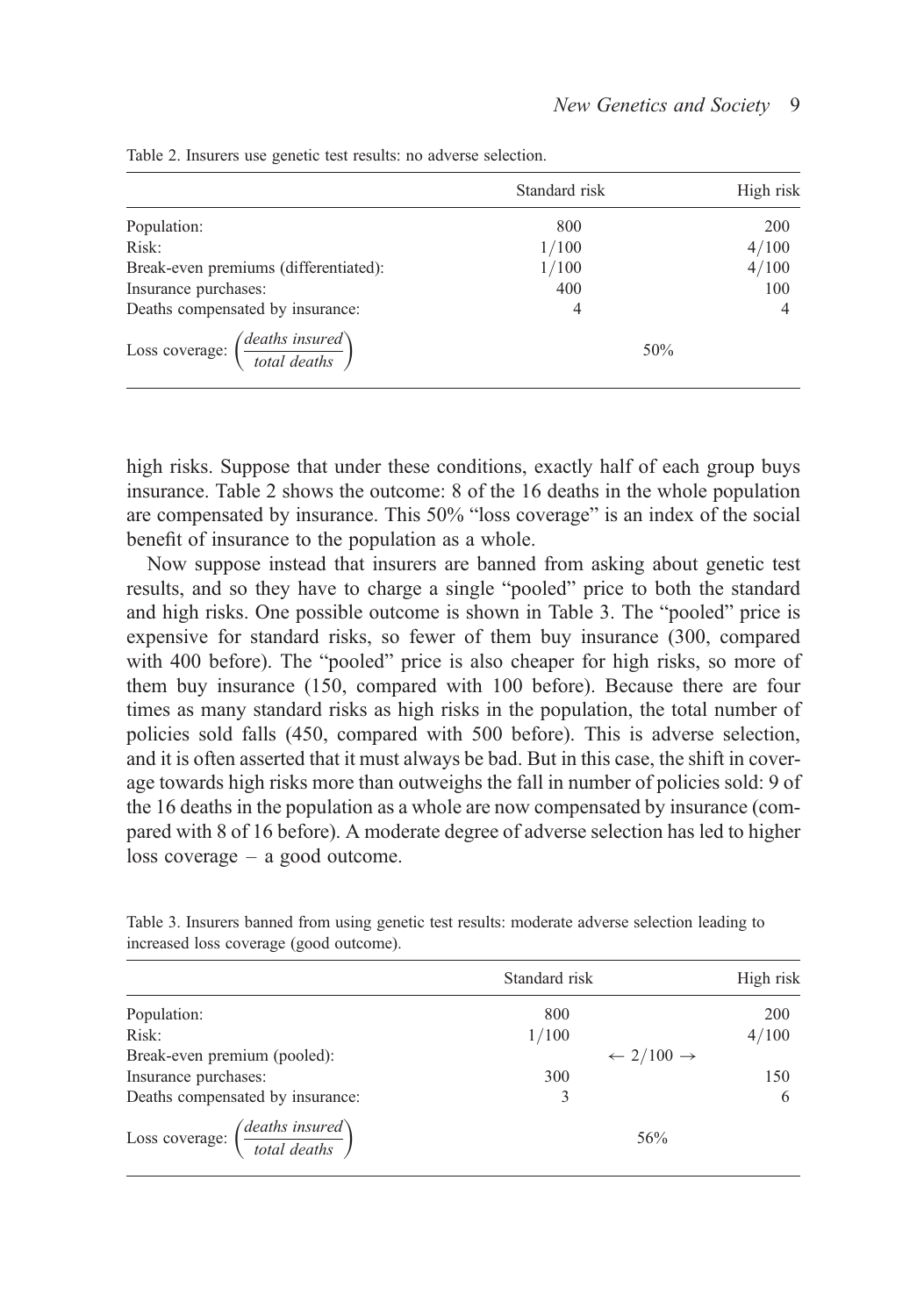| Standard risk |                                     | High risk<br>200 |
|---------------|-------------------------------------|------------------|
| 800           |                                     |                  |
| 1/100         |                                     | 4/100            |
|               | $\leftarrow$ 2.15/100 $\rightarrow$ |                  |
| 200           |                                     | 125              |
| 2             |                                     |                  |
|               | 44%                                 |                  |
|               |                                     |                  |

Table 4. Insurers banned from using genetic test results: severe adverse selection leading to reduced loss coverage (bad outcome).

However, if the adverse selection becomes too severe, this can lead to a bad outcome. This possibility is shown in Table 4. Only 200 of the standard risks and 125 of the high risks buy insurance, giving a total number of policies sold of 325. The shift in coverage towards high risks is insufficient to outweigh the fall in number of policies sold: only 7 of the 16 deaths in the population are now compensated by insurance (compared with 8 of 16 in Table 2, and 9 of 16 in Table 3). The high degree of adverse selection has led to lower loss coverage – a bad outcome.

Which of Tables 3 or 4 represents the more likely outcome if insurers are banned from asking about genetic test results? The answer depends on the relative numbers in the high and low risk groups, their relative risks, and an economic quantity known as elasticity of demand for insurance in the higher and lower risk groups – essentially a measure of the responsiveness of each group's insurance purchasing behavior to changes in price. These dependencies are explored in recent papers in the insurance and actuarial literature (Thomas 2007, 2008, 2009). These suggest that given plausible elasticities of demand, some restrictions on risk classification are likely to increase loss coverage. Under the loss coverage criterion, public policy on risk classification can be seen as a question of degree: what degree of restriction on risk classification is required to induce the optimal degree of adverse selection, which maximizes the loss coverage? For example, restrictions on the use of genetic test results may increase loss coverage; and perhaps further restrictions, extending to say family history, may also increase loss coverage; but if the use of age as a risk factor was also restricted, this might "go too far," reducing loss coverage.

#### Reasons why actuarial ideology was initially embraced by policymakers

Despite adverse selection having only small (and perhaps socially beneficial) effects as described above, the view that insurance companies should be allowed to use genetic test results appeared to be widely accepted by UK public policymakers and opinion-formers for some years around the millennium. We now suggest some reasons why this view gained wide acceptance.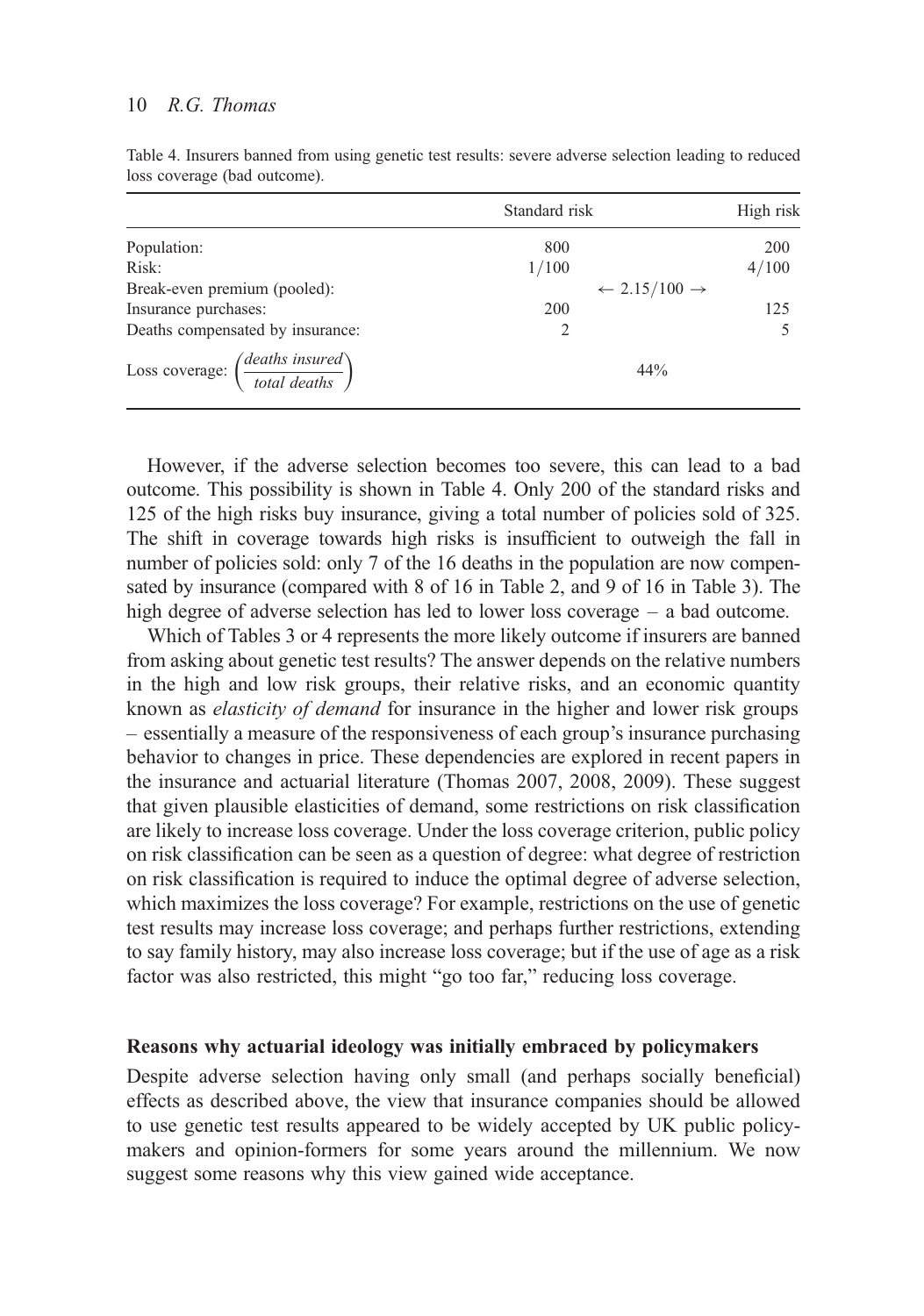#### Error of magnitude

At its simplest, policymakers' endorsement of genetic tests in insurance can be seen as reflecting an error of magnitude: the misconception that genetic test results would imminently become highly material to insurers, when in fact they would remain quite inconsequential. The error of magnitude can be attributed to several factors which encouraged insurers to over-state the significance of genetic tests to their business. First, a precautionary principle of taking any perceived threat seriously. Second, a political calculation that claims of large effects would be more likely to achieve insurers' desired policy outcomes. But in my opinion, the notion of insurers publicly exaggerating for political purposes effects which they privately knew were very small over-states the rationality of insurers' reactions. A third, probably more significant, cause of the error was moral panic by many insurance experts concerning the perceived "threat" to the insurance industry of people with genetic predispositions (this is elaborated later in the article).

#### Public relations campaigns

As noted by van Hoyweghen et al. (2005), for some years the insurance industry appeared to assume that a public relations campaign could persuade policymakers that insurers should be allowed to use genetic test results. It was suggested that those who argued against genetic discrimination in insurance on ethical or social grounds were misunderstanding or disregarding the arithmetical facts of insurance. Insurers' efforts to "educate" the public benefited from a strong hierarchy of credibility: because insurance is a technical field in which most people feel uninformed, insurers themselves were generally perceived asthe most credible sources of information. It was easy for insurers to insinuate that critics lacked technical knowledge, or were discredited by their own disadvantaged status as persons affected by genetic conditions.

#### Scientism

Van Hoyweghen et al. (2005) notes that after initially viewing genetics as a problem of public misunderstanding which could be solved by "education," insurers' second approach was to claim that science could justify genetic discrimination. These claims were very prevalent around the millennium, and for some years they appear to have been accepted by the UK government and others; the establishment of GAIC was predicated on this model of "scientific" discrimination. The hope that actuarial research would provide robust justifications for discrimination led insurers to take an increased interest in (and provide more funding for) such research. As it became clear that actuarial research would not in fact give robust justifications for genetic discrimination, insurers' interest in such research appears to have declined. Rather than justifying genetic discrimination, research has tended to cast fresh doubt on long-established practices, not just in relation to genetics but also in other areas of underwriting (van Hoyweghen 2010).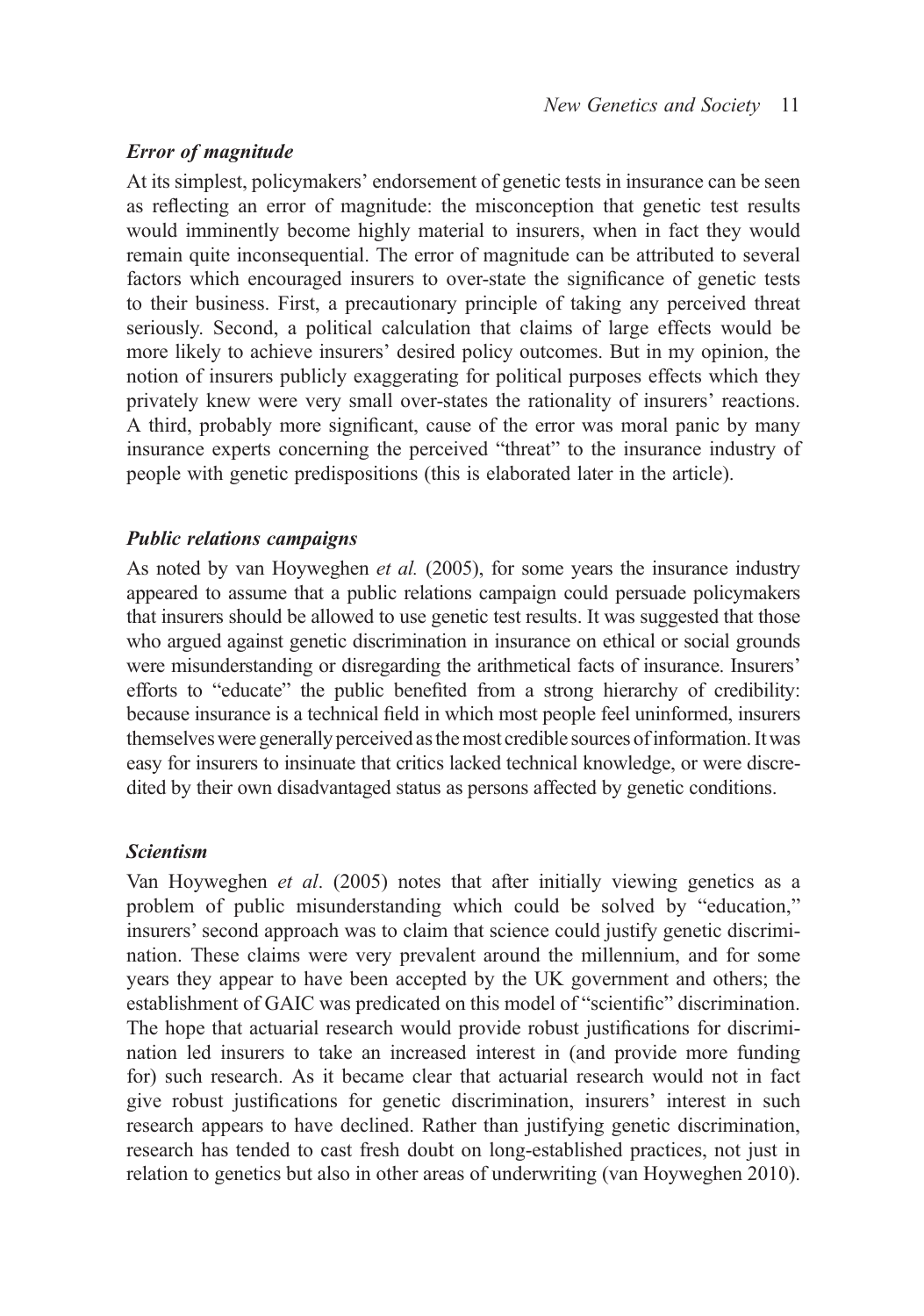#### Cognitive regulatory capture

The apparent concern of UK policymakers to legitimize the use of genetic tests by insurers reflected the fact that policy was substantially shaped by the insurers themselves. There were many manifestations of this. In the initial GAIC, all members with insurance expertise were employees of insurance companies, rather than academics or independent consultants. Two of the initial members of GAIC were also working with the Association of British Insurers on preparing the applications which GAIC was supposed to assess.<sup>9</sup> Parts of GAIC's annual reports were sometimes drafted and supplied to GAIC by insurance companies.<sup>10</sup>

The perception of cognitive regulatory capture is also supported by government papers from the period 1999 –2001, which I obtained in 2009 and 2010 from the Department of Health by means of requests pursuant to the Freedom of Information Act. Communications from the Association of British Insurers (ABI) in these papers indicate that the concept of tests being validated by a body such as GAIC was originally suggested to the government by the ABI itself, and in establishing the committee the government largely followed the ABI's proposals.<sup>11</sup> On 22 July 1999, the chairman of GAIC wrote to the responsible minister noting that "You will understand that there is strong pressure from the industry members of the committee to validate these and indeed other tests that are currently in use by some insurance companies."<sup>12</sup> On 12 August 1999, an official at the Department of Trade and Industry wrote to a colleague that "There must be a real risk to the credibility of GAIC if the test for Huntingdon's does not pass."<sup>13</sup> The "credibility" of GAIC to policymakers apparently depended on its supporting the insurance industry.

When it became apparent that GAIC was nevertheless struggling to approve tests, ways were suggested to relax the criteria it had set to a level which insurers might be able to meet. On 25 October 2000, the Government Actuary, writing on behalf of the Actuarial Profession, urged that a lower standard of actuarial evidence should be accepted by GAIC: "It seems, therefore, that the remit of GAIC may be to accept a somewhat lower burden of proof than fully developed academic research results to back each submission."<sup>14</sup> This search for a way to lower standards of evidence required from insurers in some publicly acceptable way persisted until the end of GAIC's life: as late as 2008, GAIC minutes noted a planned meeting with the Association of British Insurers to discuss ways of relaxing the GAIC requirements in order to "to speed up tests being brought to the Committee."<sup>15</sup>

#### Moral panic

The concept of moral panic (Cohen 1973) is normally understood as a phenomenon affecting a broad public. The term refers to hostility expressed by a large number of people towards a stigmatized minority group which is believed to threaten the social order. The concern expressed in a moral panic is disproportionate to any actual threat represented by the minority. Social issues which have been suggested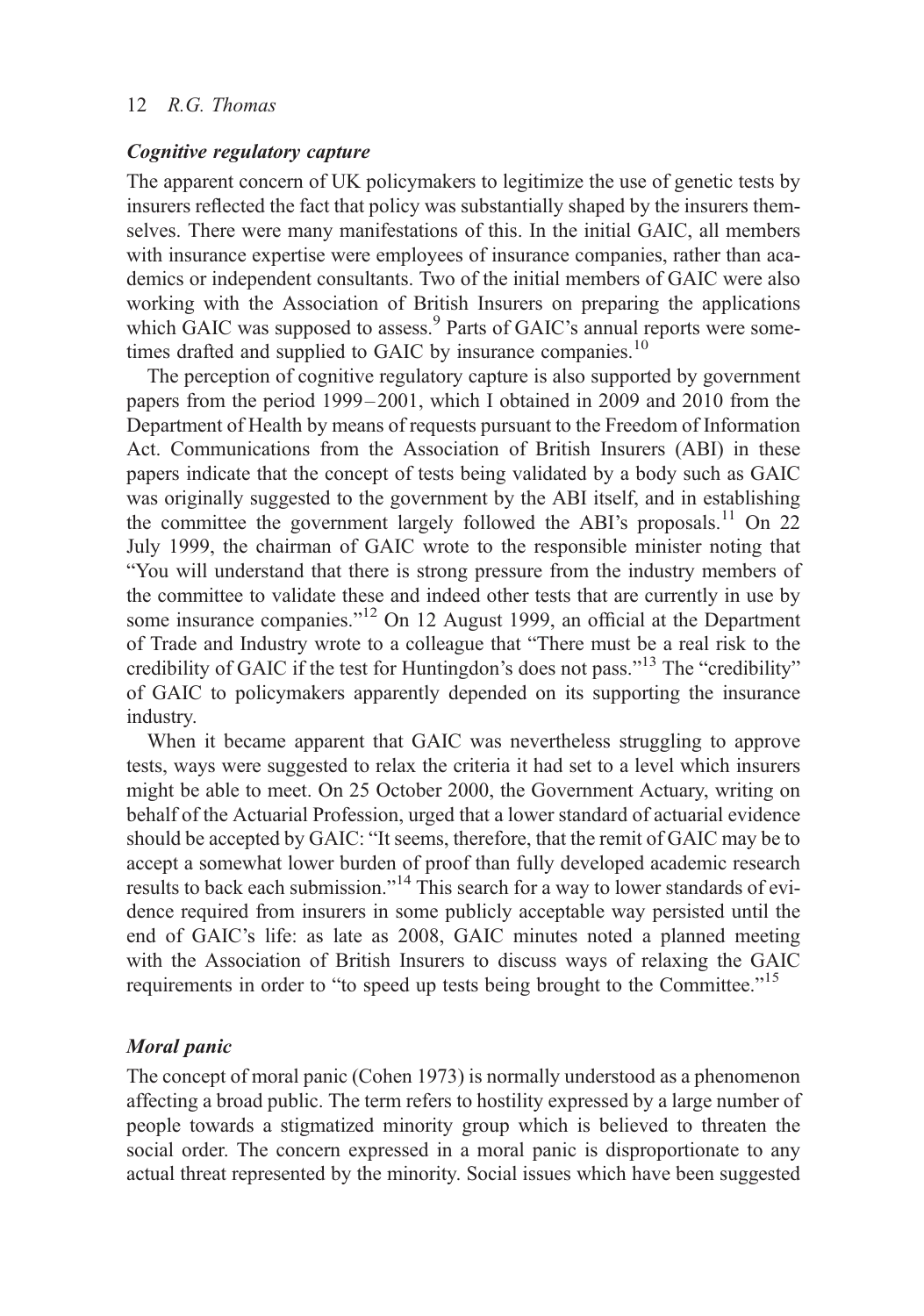as attracting moral panics include Satanic ritual abuse (Victor 1993), pedophilia (Jewkes 2004) and human trafficking for prostitution (Davies 2009). In the case of genetics and insurance, a similar phenomenon could be said to have afflicted the community of insurance experts, which we might characterize as expert panic: a strong (but factually disproportionate) belief among many experts that a minority group with genetic predispositions represented an existential threat to the insurance industry.

Responses to public consultations and similar documents produced for public consumption tend to be anodyne, with the actual views of the respondent obscured by a veneer of platitudes. Expert panic is clearer in contemporary articles written for actuaries and other insider groups of experts, rather than platitudes developed for wide public dissemination. One example is an article "The freedom to underwrite" (Leigh 1996) presented to a large audience of actuaries at the Actuarial Profession's headquarters in London in 1996. The article included the following remarks on genetics and insurance (all emphasis has been added):

My own feeling isthat the government should outlaw all forms of home and postal testing ... The industry will have terrible problems if legislation does not take place. (p. 15)

Recently, some preserved samples from the body of the US politician, Hubert Humphrey, have been tested. It has been discovered that his bladder cancer could have been diagnosed with genetic testing over ten years before he had any symptoms. Think of the damage individuals could inflict on the industry with such knowledge. (p. 16)

We have to protect ourselves and our existing policyholders from proposers who know the results of genetic or other tests which reveal a poor outlook. (p. 18)

Taking this a stage further, a salesman could legitimately visit hospices signing up many of the occupants. Notices might even be placed in doctors' waiting rooms. Even our most vicious critics should realise that this is untenable. (p. 23)

If genetic historyis banned on proposals, adverse selection becomes a major issue. (p. 23)

I would agree but it could herald the end of life assurance as we know it. (p. 44)

Another example was an article by an insurance company medical consultant "Genetics – the poisoned chalice" (Walker 1996) published in the Transactions of the Assurance Medical Society, which included the following remarks (all emphasis has been added):

If the genetics lobby wins this battle then the amount of adverse selection will be such that the industry as we know it can no longer survive. (p. 48)

If the situation arises where the proposer knows the results of his genetic tests but the insurance company has to remain in ignorance of these tests, then insurance companies and their funds will be unprotected and adverse selection will be rife. Premiums would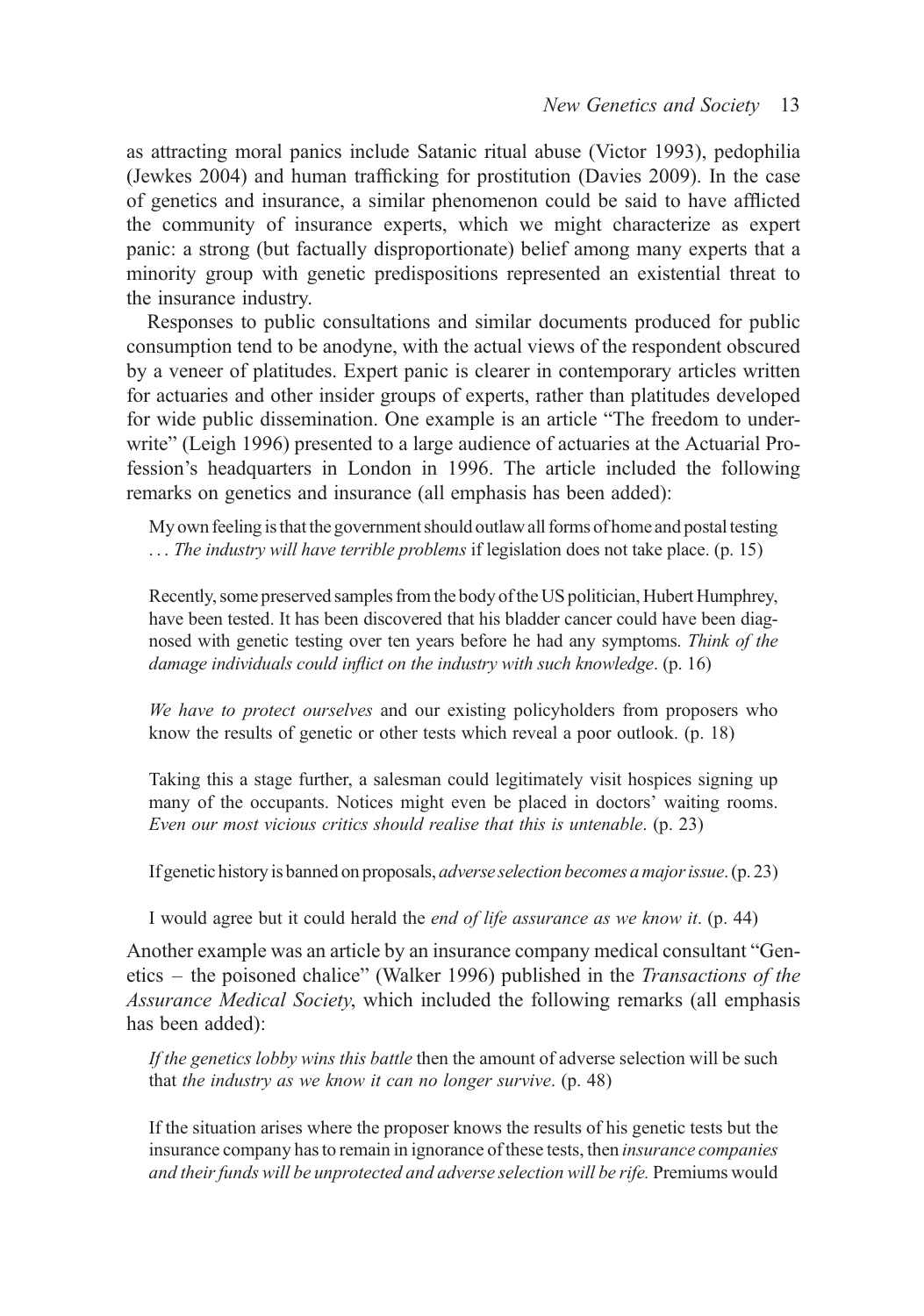undoubtedly rise to such an extent as to make the cost of insurance prohibitive for the average individual. If this happens insurance companies would cease to exist. (p. 50)

If we are denied access to genetic information we are being denied access to all medical information and the life insurance industry would no longer exist.  $(p, 51)$ 

Articles such as these suggest a disproportionate perception of a threat posed by people affected by genetic conditions. Interestingly, this was not the first occasion where insurers had panicked about a supposed existential threat from a stigmatized minority. In the late 1980s a similar panic arose in relation to HIVand AIDS. For several years, many insurers refused to provide any life insurance to gay men, and those that did charged greatly increased premiums. But in October 2004, the Association of British Insurers issued guidance that insurers should no longer ask any questions about sexuality on application forms. They also noted that "In the past, life insurance underwriters may have used certain information contained on an application form to make speculative underwriting decisions. Answers to questions about occupation and house co-purchase were occasionally used in assessing HIV risk."<sup>16</sup>

#### The affectation of tough-minded virtue

Another reason why genetic discrimination was often supported may have been that the support was associated with connotations of tough-minded virtue by the commentator. Faced with the personally tragic problem of genetic predisposition to illness, a natural empathetic response is a desire to help those affected, for example by preventing insurers from using genetic tests. However the essence of actuarial orthodoxy is that this response is short-sighted: the attempt to help will lead to a decline in insurance coverage and eventually the collapse of insurance markets. Essentially actuarial orthodoxy demands immediate pain (genetic discrimination) for supposed long-term gain (the survival of the insurance system).

Although the implied necessity for genetic discrimination was almost always overstated, the moral narrative of immediate pain for long-term gain was appealing to many commentators. Advocacy of immediate pain to secure long-term gain seems to carry a connotation of virtue. But for genetics and insurance, the commentators are almost invariably privileged persons who do not bear the pain themselves: the pain they advocate is to be imposed on disadvantaged others. This makes the connotation of virtue illusory: there is no virtue in advocating that pain be imposed on disadvantaged others for the benefit of one's own privileged class.

#### Reasons why actuarial ideology has fallen from favor

By the middle of the 2000s, the panic concerning genetic tests and insurance around the turn of the decade had largely subsided. The moratorium on genetics and insurance initiated in 2001 was repeatedly extended; as of 2011 it has been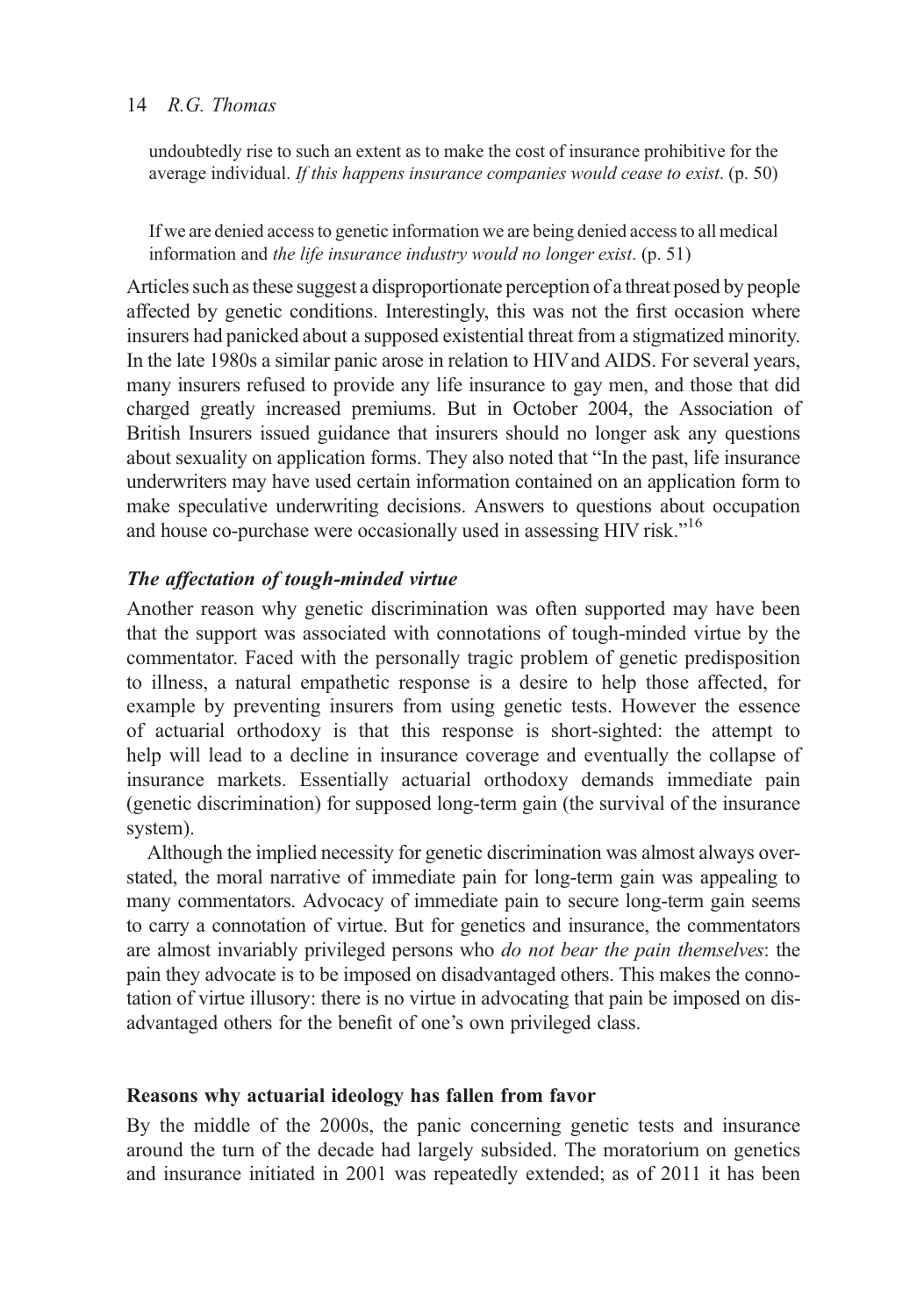extended at least until 2017. GAIC was disbanded in 2009. Also in 2009, the medical director of one health insurance company wrote that "The most important aspect of the issue is the ethical one ... by looking at genetic profiles, the insurer is going against the very ethic of the community ..." (Khemka 2009); the managing director of another health insurance company was reported as stating that the fact that a person had taken a genetic test could be regarded by insurers as a positive indication of health-conscious behavior (Henderson 2009). These views – radically different from those expressed by insurers a few years earlier – suggest a decline in salience of the actuarial ideology discussed above.

What were the reasons for this decline in salience? We suggest the following reasons.

#### Lack of progress in genetic prediction

When GAIC was established, insurers and policymakers wrongly assumed that very rapid progress would be made in accurate testing for genetic predisposition. The expectation of the early arrival of a world where widely available genetic tests are extremely predictive can be seen as part of the expert panic referred to earlier. This world has not materialized.

#### Lack of support from ongoing actuarial research

Insurers would undoubtedly have liked to use genetic tests with the same freedom from regulation as for other types of information. Evidence for their relevance and reliability may be weak, but insurers have traditionally based many of their classifications on weak evidence, prejudice or hunches; for example the speculative stereotypes of occupation and HIV that were mentioned above. However, ongoing actuarial research over the decade from 2010 provided little support for the insurers' claims that access to tests was essential. Macdonald and Yu (2011) synthesized several studies to estimate the overall cost of restrictions on insurers' use of genetic information under various assumptions about market size and customer behavior. They found that these estimates were "all very small, only in the most extreme cases rising above 1% of premiums." (p. 343)

Some commentators suggested that the evidence required by GAIC to approve genetic tests raised questions about the lack of equivalent evidence to support other common practices of insurers (e.g. Macdonald 2000, Daykin et al. 2003). This accords with the findings of interviews with executives at two European reinsurance companies (van Hoyweghen and Horstman 2009), which noted that efforts to document a stronger evidence base for ratings, initiated with the hope of de-politicizing the issues of genetics and risk classification, have instead tended to highlight the lack of evidence for many established practices, and so opened new questions about fairness. Faced with demands for a higher standard of evidence, and fearing that the same higher standards might be demanded for other poorly evidenced practices, UK insurers may have decided that the intense scrutiny which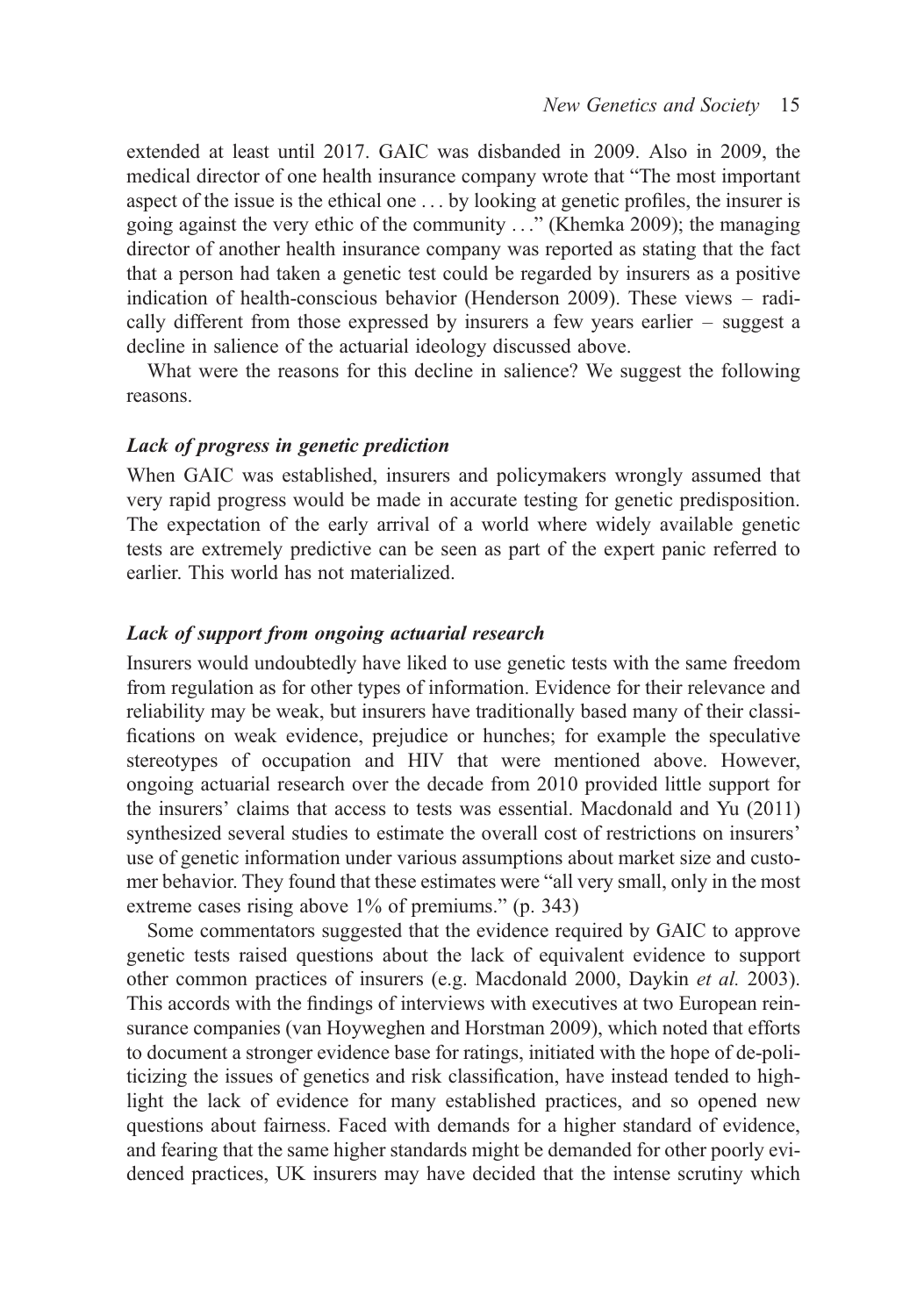would accompany any further attempt to gain approval for the use of specific genetic tests would not advance their interests.

#### Lack of public acceptance of GAIC's rationale

The most immediate and obvious sense in which GAIC did not fulfill insurers' and government ministers' expectations was that after the first approval of the test for Huntington's disease in December 2000, no further tests were ever approved. But even if GAIC had approved more tests, it might not have succeeded in its underlying purpose of achieving public acceptance for genetic discrimination. GAIC's (hypothetical) approval of tests appeared to be intended to lend an official imprimatur to genetic discrimination, signaling that the inferior treatment of those affected by genetic predispositions was sanctioned by the State. It was never explained why the State's endorsement of discrimination should be reassuring to people affected by genetic predispositions. For many people, this concept was uncomfortably reminiscent of discredited State-sponsored eugenic projects in the first half of the twentieth century, in the United States, Nordic countries, and Germany. In this sense the concept of State approval might increase rather than reduce alarm about discrimination.

#### Background changes in permitted risk classifications

In March 2011, the Test-Achats judgment (Case C-236/09) of the European Court of Justice ruled that insurers in the European Union would not be permitted to charge different premiums to men and women after 31 December 2012. This was a significant change for the UK (and for many European states), because different prices for men and women are almost universal in almost all types of insurance, and there are statistically well-evidenced differences between genders for most types of insurance risk. The Court appeared to accept these statistics, but nevertheless reached its judgment on an overriding fundamental right to equal treatment (Mabbett 2011). This development may normalize to some degree the principle of public policy restrictions on risk classification. From the insurers' perspective, the fundamental restriction on the use of gender, one of the most widely used rating factors, may put restrictions on the use of genetic test results into their proper perspective.

#### How will genetic tests affect insurance in future?

As recounted above, many predictions of the impact of genetic tests on insurance made in the early 2000s have turned out to be greatly exaggerated. Progress to date in predictive genetic testing has been slower than was widely expected a decade ago. However, given the strong ideological commitment to genetic discrimination within the insurance industry, it is possible that insurers may seek to use test results in future. Although GAIC was disbanded in 2009, the Department of Health still intended that a "panel of expert and lay individuals" could be convened to hear any application from insurers to use particular genetic tests. It is possible that insurers will seek to use this mechanism.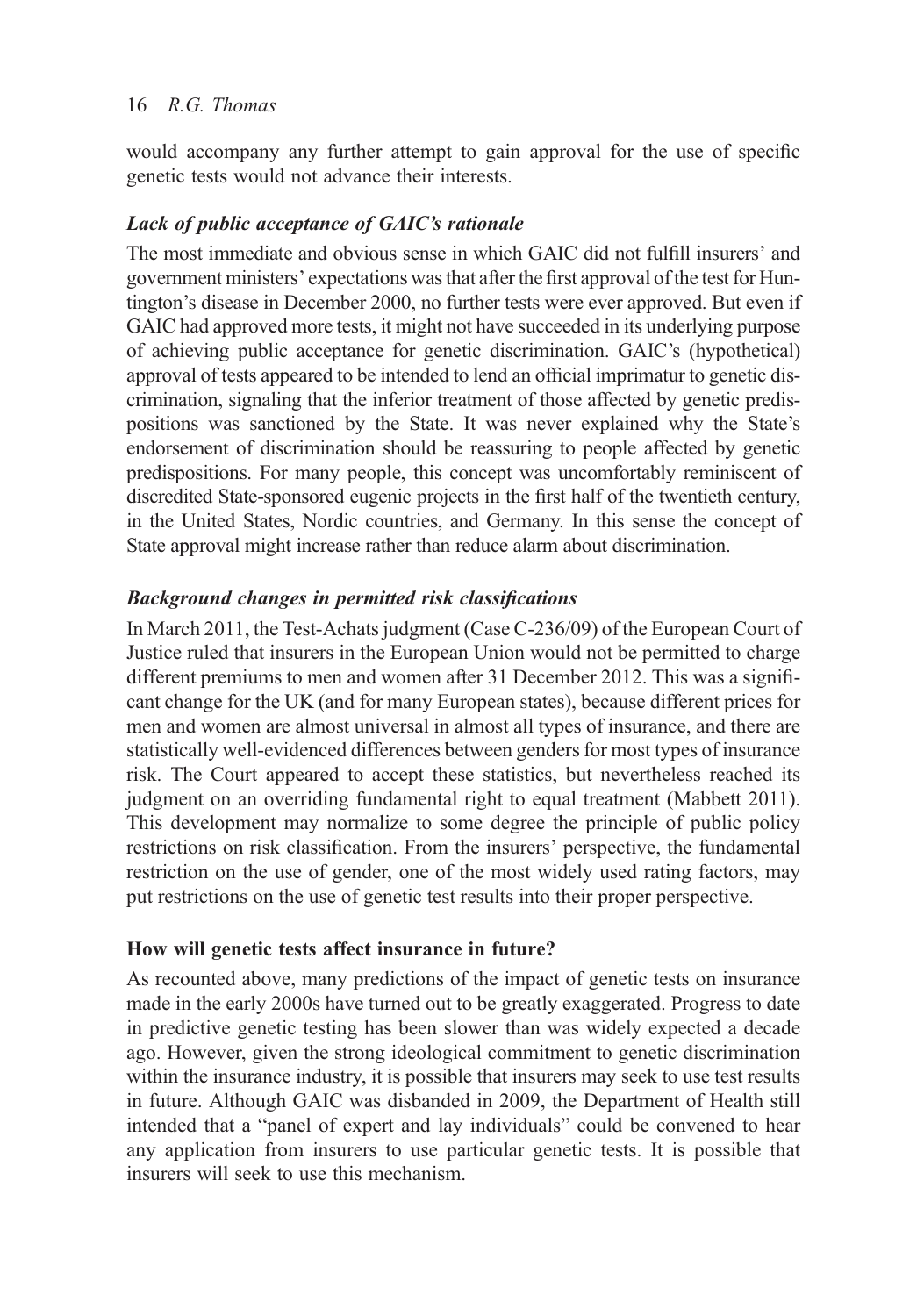Another possibility is that insurers may seek to justify discrimination by rationales different from the evidence-based approach embodied in GAIC. As an example of this, the actuaries Daykin et al. (2003) expressed dissatisfaction with the inability of GAIC to progress the insurers' agenda, and referred to hypothetical future applications to GAIC as "specious statistical exercises for which data may not be available for another ten or more years." (p. 817) They suggested that a demonstration of statistical significance should not be required, and that insurers should be allowed to use genetic test results if they could demonstrate "financial vulnerability" to applicants with private knowledge of genetic test results. No definition of "financial vulnerability" was given, but it was suggested that the test should be easier for insurers to satisfy than the GAIC requirements.

Another possibility is that insurers could introduce discrimination gradually and covertly, hoping to avoid regulatory or public attention. There are no legal obstacles to this: the current voluntary ban on use of genetic tests is specifically stated to have no legal force.<sup>17</sup> Covert discrimination may be an attractive option to insurers, given the apparent difficulty of justifying discrimination in ways which meet public scrutiny (e.g. the GAIC process), combined with the strong ideological commitment of insurers to discrimination. The opacity of insurance pricing – in particular the absence of any obligation for insurers to explain that a customer's premium has been loaded for a health or genetic reason – may make covert discrimination difficult to detect.

A more optimistic possibility is that the insurance industry's ideological commitment to discrimination may gradually weaken over time. Moral panics are typically transient. Matters which seem important to one generation are sometimes matters of indifference to the next. The recent imposition of unisex pricing in Europe will force insurers to find ways of operating without one of their traditional risk classifications, and may also normalize the principle of public policy restrictions on risk classification. As noted earlier in this paper, the UK insurance industry of the 1980s was openly and unapologetically homophobic, with questions about occupation, joint house purchase and taking a HIV test (with a negative result) being used by many insurers to reject applicants who were suspected of being gay; but by 2005 the ABI deprecated these practices as "speculative," and recommended that only positive HIV test results should affect underwriting decisions. Further back in the 1960s, UK insurers openly practiced racial discrimination, charging socalled "racial extras" to some ethnic groups (Leigh 1996); but following the implementation of the Race Relations Act 1968 which effectively banned this practice, insurers have never argued for the Act's repeal.

The analogy of genetic discrimination with racial discrimination is instructive. There are some well-evidenced differences between races in mortality and morbidity.<sup>18</sup> At various historical times and places these differences have been a focus of intense attention, sometimes leading to some State interventions which have come to be widely seen as mistakes (e.g. Nazi racial science; compulsory sickle cell trait screening for African Americans in many US states). More recently it has been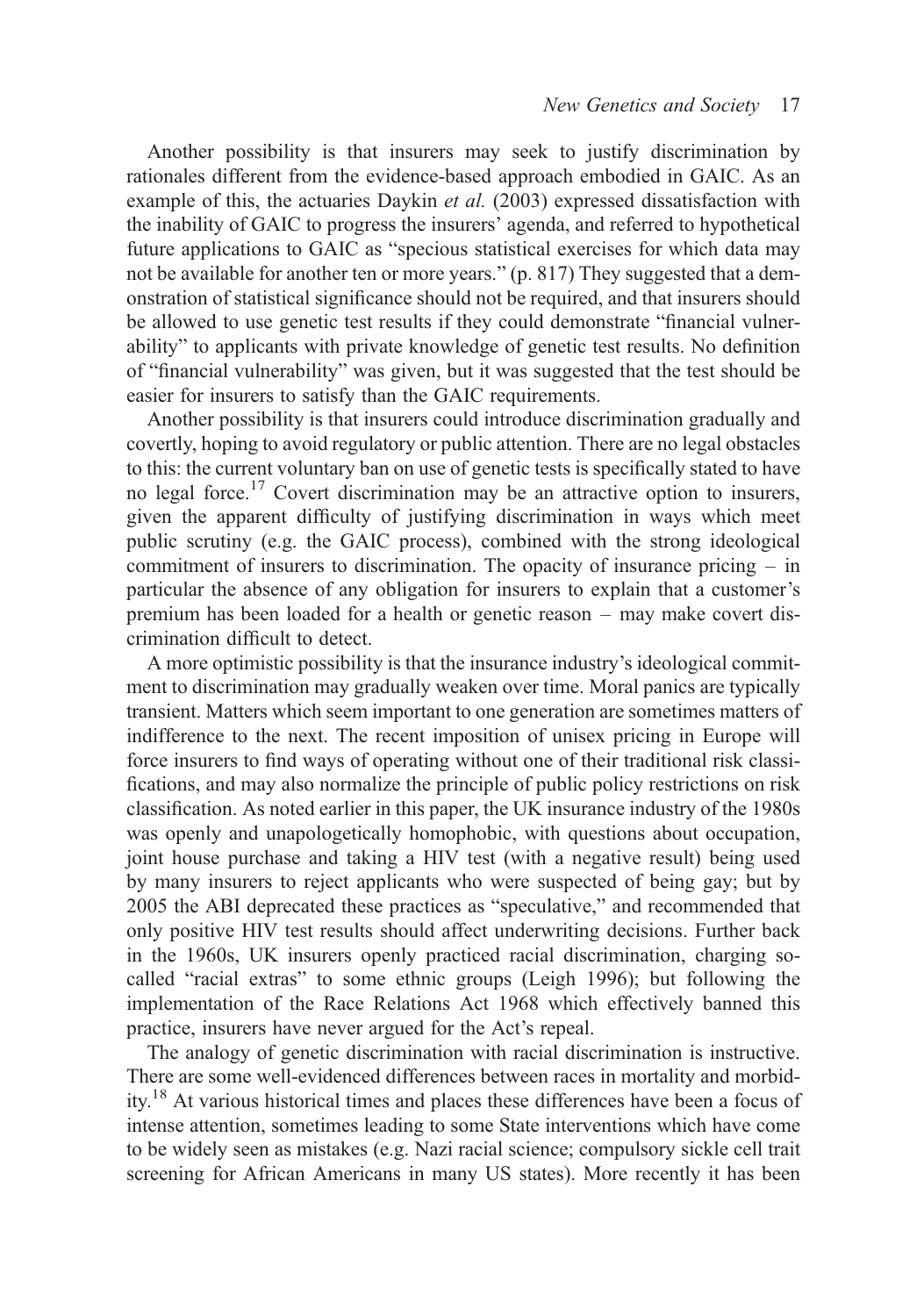recognized that obsessive attention to racial differences generally does not provide a helpful basis for social policy. In the UK and in many other countries, public opinion is now strongly opposed to focusing on such differences. It is possible that focus on genetic differences will follow a similar historical arc of initial enthusiasm followed by mature restraint.

A GAIC-type process may be able to demonstrate some differences in mortality or morbidity between people with different genetic characteristics, just as some differences could be demonstrated by race; but the fact that it is possible to demonstrate such differences does not make it necessary or helpful to do so. The difficulty in distinguishing genetic from non-genetic information may lead over time to demands for the principle of non-discrimination to be extended to more types of predictive tests (van Hoyweghen 2010). The calculative core of actuarial work – estimating mortality and other risks from past data, and forecasting their evolution in future – can be applied with any scheme of risk classification, including no classification at all (as for example in universal social security schemes). It is possible that the insurance experts of the future may have a weaker ideological commitment to genetic discrimination than those of the past.

#### **Notes**

- 1. Minutes of 9th meeting of GAIC, 19 March 2001. Provided in response to author's Freedom of Information Act request.
- 2. Human Genetics Commission (2001).
- 3. Actuarial Profession (1999b).
- 4. For example: if I "invest" a premium of say £10 on each life (total outlay £10,000), I can expect to win approximately 60 times, collecting  $60 \times \text{\pounds}10 \times 50 = \text{\pounds}30,000$ , giving an expected profit of £20,000. This result is subject to random variation. But by spreading my bets across 1000 independent lives I can be 99% sure that I will win between 41 and 79 times, giving a profit between £10,500 and £29,500. This contrasts with the one-shot gamble, where it is overwhelmingly likely that I just lose my £10,000.
- 5. For example: if I "invest" a premium of say £10,000, this gives a 70% chance of creating an estate of £500,000 for my heirs. This makes it probably worth accepting the 30% chance of losing my £10,000.
- 6. Actuarial Profession (2001).
- 7. Some data on the variation of actual life insurance prices in the UK are given in Langkjær-Øhlenschlæger and McGaughey (2001) and Thomas (2005).
- 8. This is based on an index of guaranteed critical illness insurance premiums compiled by insurance brokers Lifesearch Limited.
- 9. This is documented in the First report of the Genetics and Insurance Committee (GAIC 2001), and the Minutes of the 4th Meeting of GAIC (provided to author pursuant to Freedom of Information Act).
- 10. See for example Appendices E and F to the Second report of the Genetics and Insurance Committee (GAIC 2004), which were drafted by Swiss Re.
- 11. As stated in a letter dated 3 August 1999 from the Association of British Insurers to the Department of Health. Copy provided to author pursuant to Freedom of Information Act.
- 12. Letter dated 22 July 1999 from chairman of GAIC to Minister of State for Public Health. Copy provided to author pursuant to Freedom of Information Act.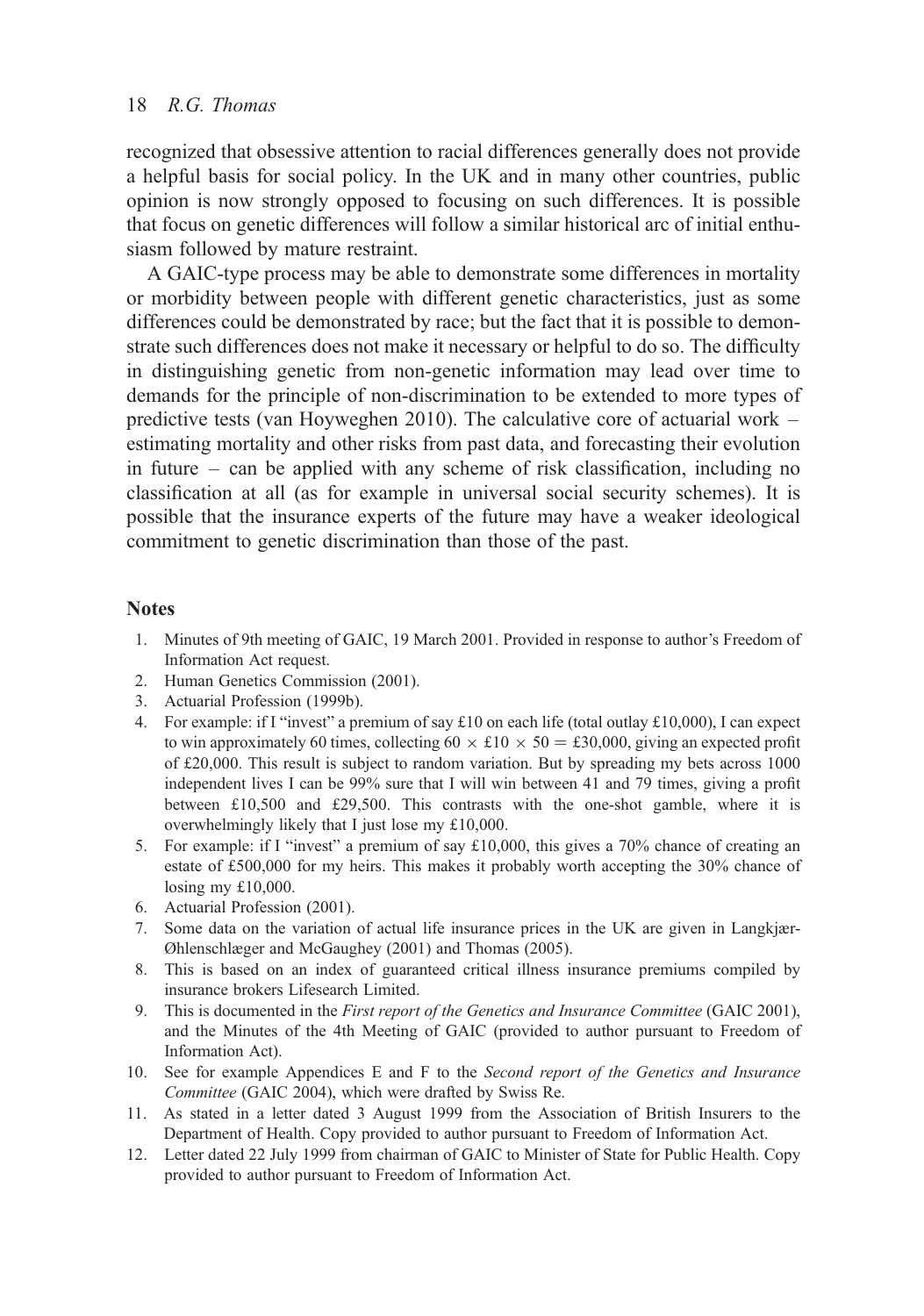- 13. Letter dated 12 August 1999 from an official at the Department of Trade and Industry, provided to author pursuant to Freedom of Information Act.
- 14. Letter to GAIC from the Actuarial Profession dated 25 October 2000, provided to author pursuant to Freedom of Information Act.
- 15. As stated in the Minutes of the 28th Meeting of GAIC held on 29 July 2008 [\(www.hgc.gov.uk](www.hgc.gov.uk) [Accessed 10 January 2010]).
- 16. ABI consumer guide for gay men on HIV and life insurance (<www.abi.org.uk> [Accessed 26 June 2011]).
- 17. Paragraph 9 of the Concordat and moratorium on genetics and insurance (Association of British Insurers 2005).
- 18. Crimmins and Saito (2001) examine racial differences in mortality for United States data.

#### References

- Actuarial Profession, 1999a. Position statement on genetics and insurance [online]. Available from: <www.actuaries.org.uk> [Accessed 31 July 1999].
- Actuarial Profession, 1999b. Actuary tells people not to worry about genetic test results [online]. Press release. Available from:<www.actuaries.org.uk> [Accessed 31 July 1999].
- Actuarial Profession, 2001. Response to Human Genetics Commission consultation [online]. Available from:<www.hgc.gov.uk> [Accessed 18 June 2011].
- Association of British Insurers, 2005. Concordat and moratorium on genetics and insurance [online]. Available from:<www.abi.gov.uk> [Accessed 18 June 2011].
- Cohen, S., 1973. Folk devils and moral panics. St Albans: Paladin.
- Crimmins, E.M. and Saito, Y., 2001. Trends in healthy life expectancy in the United States, 1970– 1990: gender, racial and educational differences. Social Science & Medicine, 52, 1629-1641.
- Davies, N., 2009. Prostitution and trafficking the anatomy of a moral panic. The Guardian, 29 October.
- Daykin, C.D., et al., 2003. Genetics and insurance some social policy issues. British Actuarial Journal, 9, 787–874.
- GAIC, 2001. First annual report of the Genetics and Insurance Committee. London: Department of Health.
- GAIC, 2004. Second annual report of the Genetics and Insurance Committee. London: Department of Health.
- Henderson, M., 2009. DNA scan could cut cost of insurance even if results kept secret. The Times, 28 March.
- Human Genetics Advisory Commission, 1997. The implications of genetic testing for insurance. London: HMSO.
- Human Genetics Commission, 2001. Interim recommendations on genetics and insurance [online]. Available from:<www.hgc.gov.uk> [Accessed 18 June 2011].
- Jewkes, Y., 2004. Media and crime. Thousand Oaks, CA: Sage.
- Joly, Y., Braker, M., and Le Huynh, M., 2010. Genetic discrimination in private insurance: global perspectives. New Genetics and Society, 29, 351–368.
- Kevles, D.K., 1985. In the name of eugenics. Cambridge, MA: Harvard University Press.
- Khemka, S., 2009. Why medical insurers don't want to know about your genes [online]. Available from:<www.bupa-intl.com> [Accessed 18 June 2011].
- Langkjær-Øhlenschlæger, M. and McGaughey, K., 2001. A life term [online]. Paper presented to the Staple Inn Actuarial Society, 22 May 2001, London. Available from:<www.sias.org.uk> [Accessed 18 June 2011].
- Leigh, S., 1996. The freedom to underwrite [online]. Paper presented to the Staple Inn Actuarial Society, 9 January 1996, London. Available from:<www.sias.org.uk> [Accessed 18 June 2011].